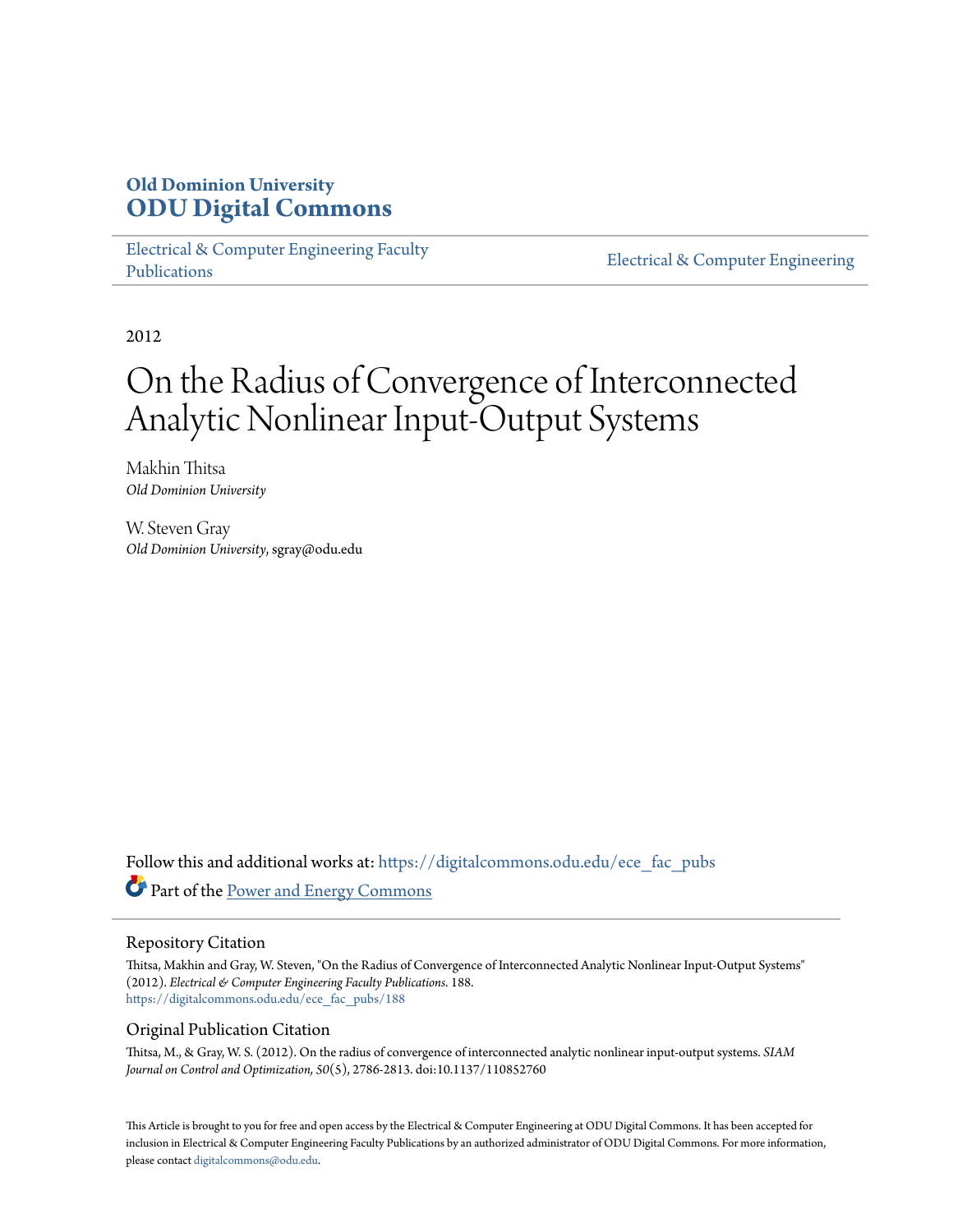#### **ON THE RADIUS OF CONVERGENCE OF INTERCONNECTED ANALYTIC NONLINEAR INPUT-OUTPUT SYSTEMS**∗

MAKHIN THITSA† AND W. STEVEN GRAY‡

**Abstract.** A complete analysis is presented of the radii of convergence of the parallel, product, cascade and feedback interconnections of analytic nonlinear input-output systems represented as Fliess operators. Such operators are described by convergent functional series, which are indexed by words over a noncommutative alphabet. Their generating series are therefore specified in terms of noncommutative formal power series. Given growth conditions for the coefficients of the generating series for the subsystems, the radius of convergence of each interconnected system is computed assuming the subsystems are either all locally convergent or all globally convergent. In the process of deriving the radius of convergence for the feedback connection, it is shown definitively that local convergence is preserved under feedback. This had been an open problem in the literature until recently.

**Key words.** nonlinear systems, formal power series, Chen–Fliess series, real-analytic functionals

**AMS subject classifications.** 93C10, 47H30, 47F15

**DOI.** 10.1137/110852760

**1. Introduction.** Most complex systems found in applications can be viewed as a collection of interconnected subsystems. Generally, an interconnection is said to be *well-posed* when the output signal and every internal signal is uniquely defined on some interval  $[t_0, t_0 + T]$ ,  $T > 0$  for a given class of inputs, for example, the set of Lebesgue measurable functions  $L_p[t_0, t_0 + T]$ . Sometimes additional properties like causality, continuity, and regularity are also included as part of the definition of well-posedness [4, 34]. If one or more subsystems is nonlinear, a variety of sufficient conditions are available to ensure that an interconnected system is well-posed [1, 2, 31].

This paper focuses on a class of analytic nonlinear input-output systems known as *Fliess operators* [11, 12, 13]. Such operators are described by functional series, which are indexed by words over a noncommutative alphabet. Their generating series are therefore specified in terms of noncommutative formal power series. It is known that the parallel, product, and cascade connections as shown in Figure  $1(a)$ –(c) are wellposed in the sense that any two locally convergent Fliess operators interconnected in such a manner always yield another locally convergent Fliess operator [17]. Recently, it was shown in  $[14, 29]$  that the feedback connection as shown in Figure 1(d) also preserves local convergence. It is also known that a notion of global convergence is preserved under the parallel and product connections but not in general by the cascade or feedback connection [7, 8, 16].

The goal of this paper is to pursue a much finer analysis of the situation by introducing the notion of the *radius of convergence* for a given interconnection. This concept will describe in some sense the largest class of admissible input that an interconnected system of Fliess operators can accept and still remain well-posed (i.e.,

http://www.siam.org/journals/sicon/50-5/85276.html

<sup>∗</sup>Received by the editors October 14, 2011; accepted for publication (in revised form) July 9, 2012; published electronically September 13, 2012.

<sup>†</sup>Department of Electrical and Computer Engineering, Old Dominion University, Norfolk, VA 23529-0246 (mthitsa@odu.edu).

<sup>‡</sup>Corresponding author. Department of Electrical and Computer Engineering, Old Dominion University, Norfolk, VA 23529-0246 (sgray@odu.edu).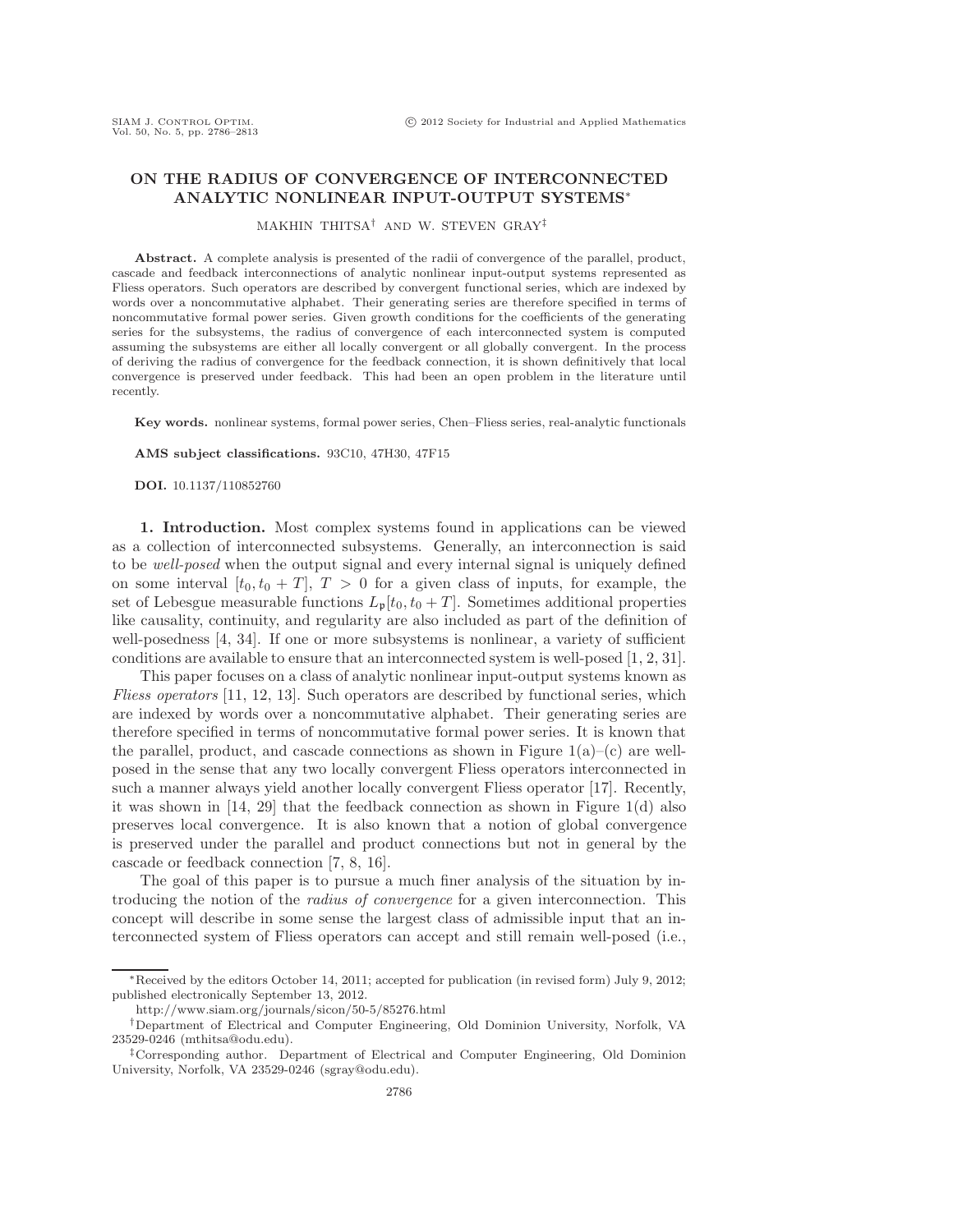

Fig. 1. Four basic system interconnections.

convergent). Lower bounds for this radius of convergence are available in [32] for the product connection and in [17] for the cascade and self-excited feedback connections (i.e., when  $u = 0$ ). But it will be shown in this paper, by computing the exact radius of convergence in each instance, that these bounds are in general very conservative. It should be noted that the unity feedback interconnection, which at first inspection does not appear to be of the form shown in Figure  $1(d)$  since the identity map, I, in the feedback path is *not* realizable by a Fliess operator, can in fact be treated as a special case of the analysis to be presented. These results first appeared in [18]. They have special significance when feedback is viewed in the context of Hopf algebras [14, 15]. Two classes of interconnections will be considered individually, one where the subsystems are all locally convergent and the other where they are all globally convergent. In every case, it will be shown precisely what additional benefits one gains by having globally convergent subsystems. For example, in a unity feedback system, this will effectively double the radius of convergence of the closed-loop system when compared to the case where only locally convergent subsystems are present. Finally, specific examples for which the radius of convergence is achieved are provided for each interconnection.

The paper is organized as follows. In the next section, various mathematical preliminaries are introduced to establish the notation, to more precisely frame the problems of interest, and to introduce the main analysis tools. Then sections 3 through 6 present, respectively, the radius of convergence analysis for the parallel, product, cascade, and feedback connections. The conclusions of the paper are summarized in the final section, and some directions for future research are proposed.

**2. Preliminaries.** A finite nonempty set of noncommuting symbols  $X = \{x_0, x_1,$  $..., x_m$  is called an *alphabet*. Each element of X is called a *letter*, and any finite sequence of letters from X,  $\eta = x_{i_1} \cdots x_{i_k}$ , is called a *word* over X. The *length* of  $\eta$ ,  $|\eta|$ , is the number of letters in  $\eta$ , while  $|\eta|_{x_i}$  is the number of times the letter  $x_i$  appears in  $η$ . The set of all words with length k is denoted by  $X<sup>k</sup>$ . The set of all words including the empty word,  $\emptyset$ , is designated by  $X^*$ . It forms a monoid under catenation. Any mapping  $c: X^* \to \mathbb{R}^{\ell}$  is called a *formal power series*. The value of c at  $\eta \in X^*$  is written as  $(c, \eta)$  and called the *coefficient* of  $\eta$  in c. Typically, c is represented as the formal sum  $c = \sum_{\eta \in X^*} (c, \eta) \eta$ . Given a subset  $L \subseteq X^*$ , the *characteristic series* of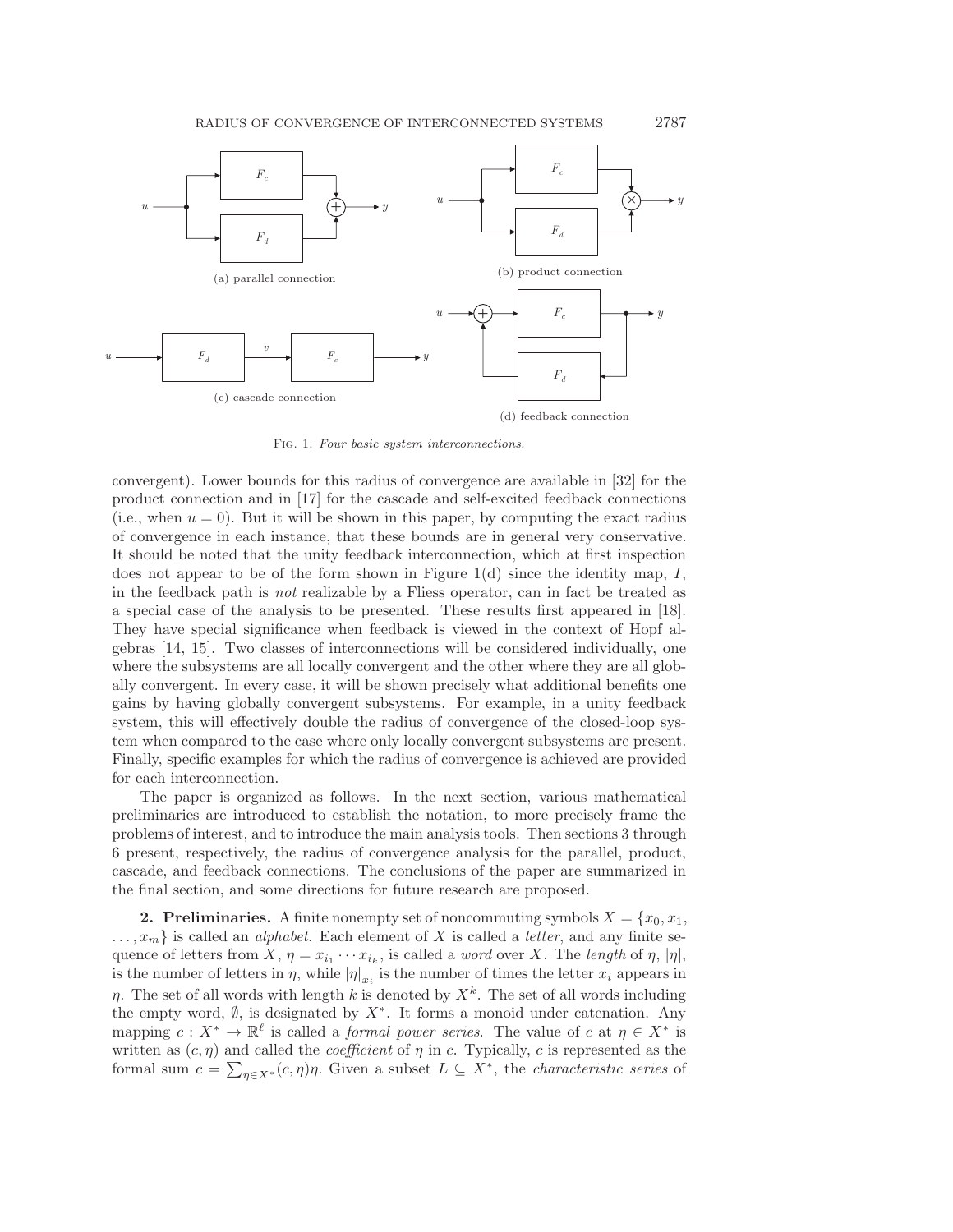L is defined by char(L) =  $\sum_{\eta \in L} \eta$ . The notation  $c \leq d$  means that the component series satisfy  $(c_i, \eta) \leq (d_i, \eta)$  for all  $\eta \in X^*$  and  $i = 1, 2, ..., \ell$ . The collection of all formal power series over X is denoted by  $\mathbb{R}^{\ell} \langle \langle X \rangle \rangle$ . It forms an associative R-algebra under the catenation (Cauchy) product and a commutative and associative R-algebra under the shuffle product, that is, the R-bilinear mapping  $\mathbb{R}\langle\langle X\rangle\rangle\times\mathbb{R}\langle\langle X\rangle\rangle\to\mathbb{R}\langle\langle X\rangle\rangle$ uniquely specified by the shuffle product of two words

$$
(x_i \eta) \perp (x_j \xi) = x_i (\eta \perp (x_j \xi)) + x_j ((x_i \eta) \perp \xi)
$$

and  $\eta \perp \emptyset = \eta$  for all  $\eta, \xi \in X^*$  with  $(c \perp d)_i := c_i \perp d_i$ ,  $1 \leq i \leq \ell$  when  $c, d \in \mathbb{R}^{\ell} \langle \langle X \rangle \rangle$ [11].

**2.1. Fliess operators and their convergence.** One can formally associate with any series  $c \in \mathbb{R}^{\ell} \langle \langle X \rangle \rangle$  a causal m-input,  $\ell$ -output operator,  $F_c$ , in the following manner. Let  $\mathfrak{p} \geq 1$  and  $t_0 < t_1$  be given. For a Lebesgue measurable function  $u: [t_0, t_1] \to \mathbb{R}^m$ , define  $||u||_{\mathfrak{p}} = \max{||u_i||_{\mathfrak{p}} : 1 \leq i \leq m}$ , where  $||u_i||_{\mathfrak{p}}$  is the usual  $L_{\mathfrak{p}}$ -norm for a measurable real-valued function,  $u_i$ , defined on  $[t_0, t_1]$ . Let  $L_{\mathfrak{p}}^m[t_0, t_1]$ denote the set of all measurable functions defined on  $[t_0, t_1]$  having a finite  $\|\cdot\|_{\mathfrak{p}}$  norm and  $B_{\mathfrak{p}}^m(R)[t_0,t_1] := \{ u \in L_{\mathfrak{p}}^m[t_0,t_1] : ||u||_{\mathfrak{p}} \leq R \}.$  Assume  $C[t_0,t_1]$  is the subset of continuous functions in  $L_1^m[t_0, t_1]$ . Define iteratively for each  $\eta \in X^*$  the map  $E_{\eta}: L_1^m[t_0, t_1] \to \mathcal{C}[t_0, t_1]$  by setting  $E_{\emptyset}[u] = 1$  and letting

$$
E_{x_i\bar{\eta}}[u](t,t_0) = \int_{t_0}^t u_i(\tau) E_{\bar{\eta}}[u](\tau,t_0) d\tau,
$$

where  $x_i \in X$ ,  $\bar{\eta} \in X^*$ , and  $u_0 = 1$ . The input-output operator corresponding to c is the *Fliess operator*

(1) 
$$
F_c[u](t) = \sum_{\eta \in X^*} (c, \eta) E_{\eta}[u](t, t_0)
$$

[11, 12, 13]. If there exists real numbers  $K_c, M_c > 0$  such that

(2) 
$$
|(c, \eta)| := \max_{i} |(c_i, \eta)| \leq K_c M_c^{|\eta|} |\eta|!, \ \ \eta \in X^*,
$$

then  $F_c$  constitutes a well-defined mapping from  $B^m_{\mathfrak{p}}(R)[t_0, t_0+T]$  into  $B^{\ell}_{\mathfrak{q}}(S)[t_0, t_0+T]$ T ] for sufficiently small  $R, T > 0$ , where the numbers  $\mathfrak{p}, \mathfrak{q} \in [1, \infty]$  are conjugate exponents, i.e.,  $1/p + 1/q = 1$  [19]. The set of all such *locally convergent* series is denoted by  $\mathbb{R}_{LC}^{\ell} \langle \langle X \rangle \rangle$ . In particular, when  $\mathfrak{p} = 1$  it was shown in [5, 6] that the series  $(1)$  converges uniformly and absolutely on  $[0, T]$  if

$$
\max\{R,T\} < \frac{1}{M_c(m+1)}.
$$

A similar conclusion can be drawn when  $p = \infty$  provided  $RT < 1/M_c(m+1)$  [11, 21, 32]. In either case, it is important in applications to identify the *smallest* possible geometric growth constant,  $M_c$ , in order to avoid over restricting the domain of  $F_c$ . So let  $\pi : \mathbb{R}_{LC}^{\ell} \langle \langle X \rangle \rangle \to \mathbb{R}^+ \cup \{0\}$  take each series c to the infimum of all  $M_c$  satisfying (2). Therefore,  $\mathbb{R}_{LC}^{\ell} \langle \langle X \rangle \rangle$  can be partitioned into equivalence classes, and the number  $1/M_c(m+1)$  will be referred to as the *radius of convergence* for the class  $\pi^{-1}(M_c)$ . This is in contrast to the usual situation where a radius of convergence is assigned to individual series [24]. In practice, it is not difficult to estimate the minimal  $M_c$  for many series, in which case the radius of convergence for  $\pi^{-1}(M_c)$  provides an easily computed *lower bound* for the radius of convergence of c in the usual sense. Finally,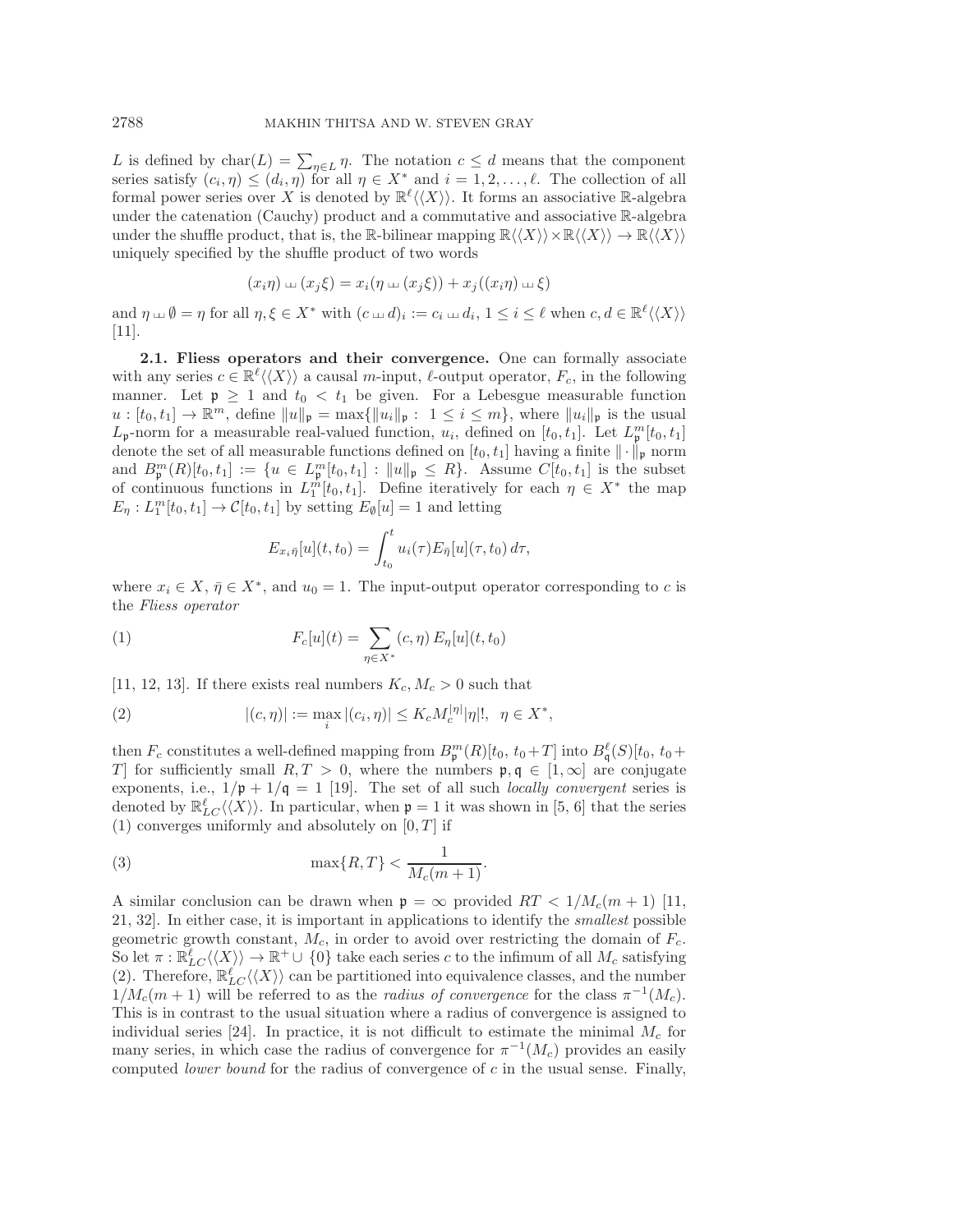when c satisfies the more stringent growth condition

(4) 
$$
|(c,\eta)| \leq K_c M_c^{|\eta|}, \quad \eta \in X^*,
$$

the series (1) defines an operator from the extended space  $L_{\mathfrak{p},e}^m(t_0)$  into  $\mathcal{C}[t_0,\infty)$ , where

$$
L_{\mathfrak{p},e}^m(t_0) := \{ u : [t_0, \infty) \to \mathbb{R}^m : u_{[t_0,t_1]} \in L_{\mathfrak{p}}^m[t_0, t_1] \; \forall t_1 \in (t_0, \infty) \}
$$

and  $u[t_0, t_1]$  denotes the restriction of u to  $[t_0, t_1]$  [19]. The set of all such *globally convergent* series is designated by  $\mathbb{R}^{\ell}_{GC} \langle \langle X \rangle \rangle$ . Henceforth, given any locally or globally convergent  $c, M_c$  will always denote the smallest possible geometric growth constant satisfying  $(2)$  or  $(4)$ , respectively.

**2.2.** State space realization of a Fliess operator. A Fliess operator  $F_c$ defined on  $B_{\mathfrak{p}}^m(R)[t_0, t_0+T]$  is said to be *realized* by a state space realization when there exists a system of n differential equations and  $\ell$  output functions

(5a) 
$$
\dot{z} = g_0(z) + \sum_{i=1}^m g_i(z) u_i, \ \ z(t_0) = z_0,
$$

$$
(5b) \t\t y = h(z),
$$

where each  $g_i$  is an analytic vector field expressed in local coordinates on some neighborhood W of  $z_0$  and h is an analytic function on W such that (5a) has a well-defined solution  $z(t), t \in [t_0, t_0 + T]$  on W for any given input  $u \in B_{\mathfrak{p}}^m(R)[t_0, t_0 + T]$  and  $F_c[u](t) = h(z(t)), t \in [t_0, t_0 + T]$  [11, 12, 13, 19, 21]. Let  $G = \{g_0, g_1, \ldots, g_m\}.$ It is well known that  $F_c$  is realizable if and only if  $c \in \mathbb{R}_{LC}^{\ell} \langle \langle X \rangle \rangle$  has finite *Lie*  $rank$  [12, 13, 21, 23, 28]. In this case, the generating series  $c$  is related to the realization  $(G, h, z_0)$  by  $(c, \eta) = L_{g_n} h(z_0), \eta \in X^*$ , where the iterated *Lie derivatives* are defined by

$$
L_{g_{\eta}}h = L_{g_{i_1}} \cdots L_{g_{i_k}}h, \ \ \eta = x_{i_k} \cdots x_{i_1} \in X^*
$$

with  $L_{q_i}: h \mapsto \partial h/\partial z \cdot g_i$  and  $L_{\emptyset}h = h$ .

**2.3. The composition product.** The cascade connection of two Fliess operators as depicted in Figure  $1(c)$  was shown by Ferfera in [7, 8] to always yield an input-output system having a Fliess operator representation. To describe its generating series explicitly, let  $d \in \mathbb{R}^m \langle \langle X \rangle \rangle$  and define the family of mappings

$$
D_{x_i} : \mathbb{R}\langle\langle X \rangle\rangle \to \mathbb{R}\langle\langle X \rangle\rangle : e \mapsto x_0(d_i \sqcup e),
$$

where  $i = 0, 1, \ldots, m$  and  $d_0 := 1$ . Assume  $D_{\emptyset}$  is the identity map on  $\mathbb{R}\langle\langle X\rangle\rangle$ . Such maps can be composed in the obvious way so that  $D_{x_ix_j} := D_{x_i}D_{x_j}$  provides an Ralgebra which is isomorphic to the usual R-algebra on  $\mathbb{R}\langle\langle X\rangle\rangle$  under the catenation product. The *composition product* of a word  $\eta \in X^*$  and a series  $d \in \mathbb{R}^m \langle \langle X \rangle \rangle$  is defined as

$$
\underbrace{(x_{i_k}x_{i_{k-1}}\cdots x_{i_1})}_{\eta} \circ d = D_{x_{i_k}}D_{x_{i_{k-1}}}\cdots D_{x_{i_1}}(1) = D_{\eta}(1).
$$

For any  $c \in \mathbb{R}^{\ell} \langle \langle X \rangle \rangle$  the definition is extended linearly as

$$
c \circ d = \sum_{\eta \in X^*} (c, \eta) \, \eta \circ d.
$$

In this case, for any  $c \in \mathbb{R}^{\ell} \langle \langle X \rangle \rangle$  and  $d \in \mathbb{R}^m \langle \langle X \rangle \rangle$  the identity  $F_c \circ F_d = F_{cod}$ is satisfied. It is known in general that the composition product is associative and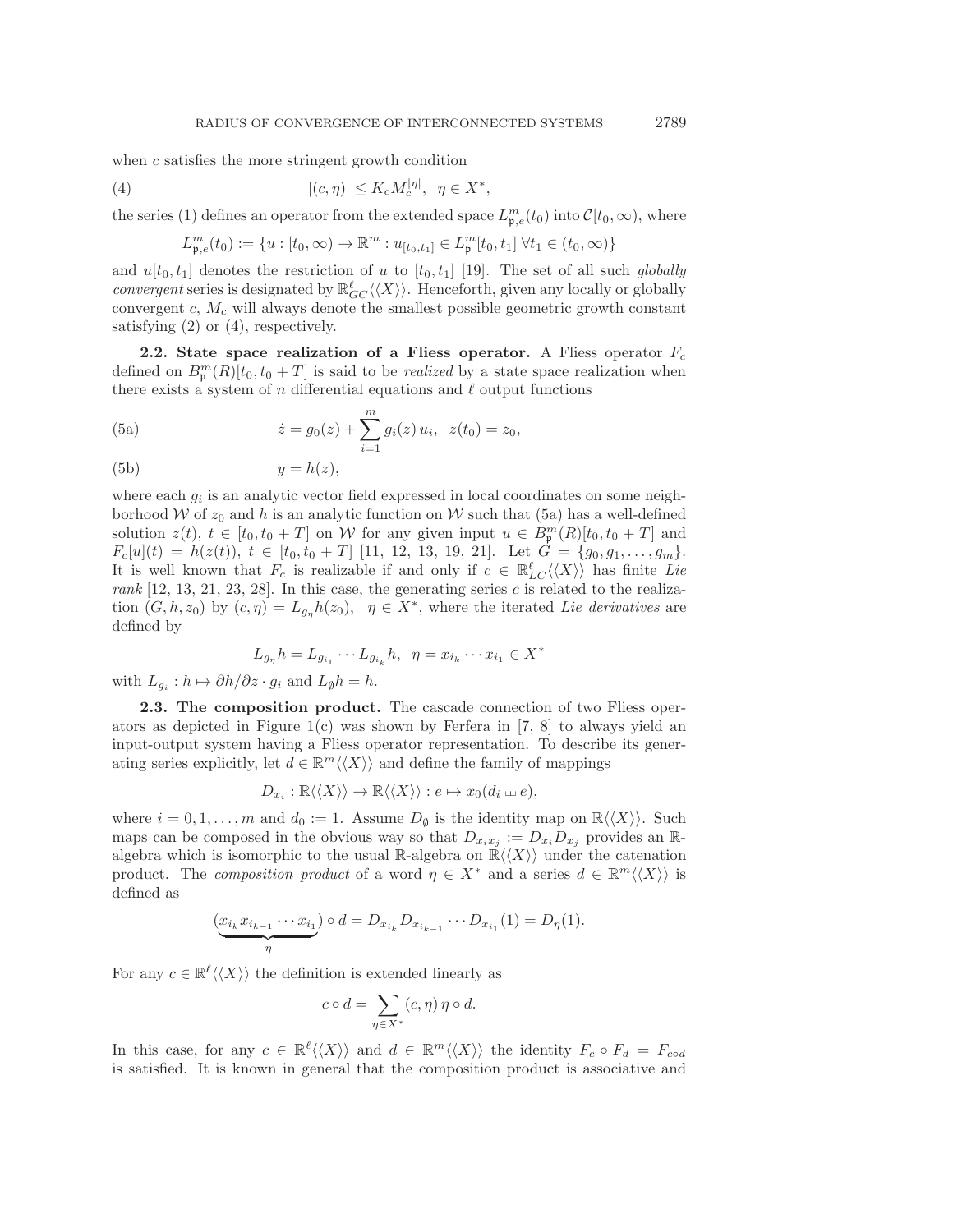distributive to the left over the shuffle product. For any  $c \in \mathbb{R}^m \langle\langle X \rangle\rangle$ , the mapping  $d \mapsto c \circ d$  is a contraction on  $\mathbb{R}^m \langle\langle X \rangle\rangle$  with the ultrametric dist :  $(c, d) \mapsto \sigma^{\text{ord}(c-d)}$ , where  $\sigma$  is any real number  $0 < \sigma < 1$  [7, 17]. (The *order* of a series c, ord(c), is taken as the length of the shortest word in the support of  $c$ .) The following theorem states that local convergence is preserved under composition.

THEOREM 1 (see [17]). Suppose  $c \in \mathbb{R}_{LC}^{\ell} \langle \langle X \rangle \rangle$  and  $d \in \mathbb{R}_{LC}^m \langle \langle X \rangle \rangle$  with growth *constants*  $K_c$ ,  $M_c > 0$  *and*  $K_d$ ,  $M_d > 0$ , respectively. Then  $c \circ d \in \mathbb{R}_{LC}^{\ell} \langle \langle X \rangle \rangle$ . Specifi*cally,*

$$
|(c \circ d, \nu)| \le K_c((\phi(mK_d) + 1)M)^{|\nu|}(|\nu| + 1)!, \ \nu \in X^*,
$$

*where*  $\phi(x) := x/2 + \sqrt{x^2/4 + x}$  *and*  $M = \max\{M_c, M_d\}.$ 

In light of (3) and the theorem above, a lower bound on the radius of convergence for  $F_{cod}$  is  $1/(\phi(mK_d)+1)M(m+1)$ . It should be noted that no example has been presented to date for which the radius of convergence corresponds exactly to this bound. Thus, there is some suspicion that this result is conservative. In addition, if  $c$  and  $d$  are globally convergent, one would expect this stronger property to produce a correspondingly larger radius of convergence. But no such analysis is available in the literature.

**2.4. The feedback product.** Consider two Fliess operators interconnected to form a feedback system as shown in Figure 1(d). The output y must satisfy the feedback equation  $y = F_c[u + F_d[y]]$  for every admissible input u. It was shown in [17, 20] that there always exist a unique generating series e so that  $y = F_e[u]$ . In this case, the feedback equation becomes equivalent to  $F_e[u] = F_c[u + F_{doe}[u]]$ . The *feedback product* of c and d is thus defined as  $c@d = e$ . Specifically, e is the unique fixed point of the contractive iterated map

$$
\tilde{S}: e_i \mapsto e_{i+1} = c \tilde{\circ} (d \circ e_i),
$$

where  $\tilde{\circ}$  denotes the *modified* composition product. That is, the product

$$
c\tilde{\circ}d = \sum_{\eta \in X^*} (c, \eta) \eta \tilde{\circ} d,
$$

where  $\eta \tilde{\circ} d = \tilde{D}_{\eta}(1)$  with

$$
\tilde{D}_{x_i} : \mathbb{R} \langle \langle X \rangle \rangle \to \mathbb{R} \langle \langle X \rangle \rangle : e \mapsto x_i e + x_0 (d_i \sqcup e)
$$

and  $d_0 := 0$  [17]. Therefore,  $e = c@d$  satisfies the fixed point equation  $e = c\tilde{\circ}(d\circ e)$ . In the case of a unity feedback system, denoted by  $c\mathcal{Q}\delta$ , this equation reduces to  $e = c\tilde{\mathrm{o}}e$ . The output of a self-excited feedback loop is described by the fixed point  $e \in \mathbb{R}^m[[X_0]], X_0 := \{x_0\},$  of the contractive iterated map

$$
S: e_i \mapsto e_{i+1} = (c \circ d) \circ e_i.
$$

Therefore, e is the solution of the equation  $e = (c \circ d) \circ e$ . In the case of a unity feedback system (or equivalently, if  $c \circ d$  is redefined as c), this equation reduces to  $e = c \circ e$ . The next theorem states that local convergence of a self-excited system is preserved.

THEOREM 2 (see [17]). Let  $c \in \mathbb{R}_{LC}^m \langle \langle X \rangle \rangle$  with growth constants  $K_c \geq 1$  and  $M_c > 0$ *. If*  $e \in \mathbb{R}^m[[X_0]]$  *satisfies*  $e = c \circ e$ *, then* 

$$
|(e, x_0^n)| \le K_c \phi_g ((mK_c(2+\phi_g)+1)M_c)^n s_n n!, \ \ n \ge 0,
$$

where  $\phi_g$  *is the golden ratio,*  $s_0 := 1/\phi_g$ , and  $s_{n+1} = \mathcal{B}(C_n) := \sum_{k=0}^n {n \choose k} C_k$ , that *is,*  $s_{n+1}$ ,  $n \geq 0$  *is the binomial transformation of the Catalan integer sequence,*  $C_n$ ,  $n \geq 0$ .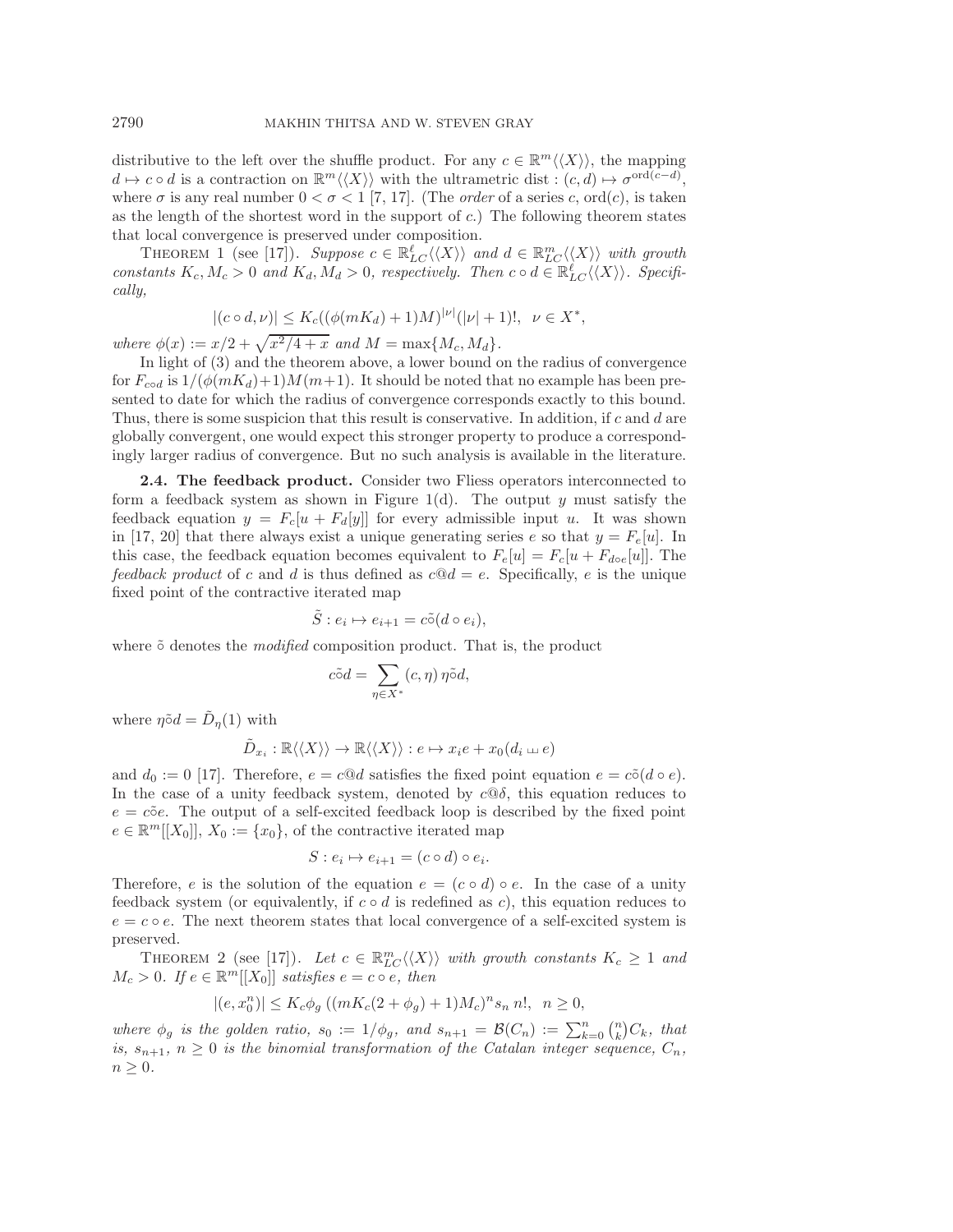|                                           | TABLE 1 |  |  |
|-------------------------------------------|---------|--|--|
| Selected integer sequences from the OEIS. |         |  |  |

| Sequence            | OEIS number | $n = 0, 1, 2, \ldots$                         |
|---------------------|-------------|-----------------------------------------------|
| $C_n$               | A000108     | $1, 1, 2, 5, 14, 42, 132, 429, 1430, \ldots$  |
| $s_{n+1}$           | A007317     | $1, 2, 5, 15, 51, 188, 731, 2950, \ldots$     |
| $b_n$ (Ex. 2)       | A052820     | $1, 2, 9, 62, 572, 6604, 91526, \ldots$       |
| $b_n$ (Ex. 3)       | A000110     | $1, 2, 5, 15, 52, 203, 877, 4140, \ldots$     |
| $\bar{e}_n$ (Ex. 5) | A112487     | $1, 2, 10, 82, 938, 13778, 247210, \ldots$    |
| $\bar{e}_n$ (Ex. 9) | A000629     | $1, 2, 6, 26, 150, 1082, 9366, 94586, \ldots$ |

The sequence  $s_{n+1}$ ,  $n \geq 0$  is integer sequence number A007317 in the Online Encyclopedia of Integer Sequences (OEIS) [27]. See Table 1 for its first few entries. The asymptotics of  $C_n$ ,  $n \geq 0$  and  $s_{n+1}$ ,  $n \geq 0$  are known to be, respectively,

$$
C_n \sim \frac{1}{\sqrt{\pi n^3}} 4^n
$$
,  $s_n \sim \frac{\sqrt{5}}{8\sqrt{\pi n^3}} 5^n$ .

Therefore, it follows for the single-input, single-output case that

$$
|(e, x_0^n)| \le (\beta(K_c)M_c)^n n!, \ \ n \ge 0,
$$

where  $\beta(K_c) := K_c(10 + 5\phi_g) + 5$  for  $K_c \geq 1$ . From (3) with  $R = m = 0$ ,  $F_e[0]$ is guaranteed to converge on at least the interval  $[0, 1/\beta(K_c)M_c)$ . But again no example has been presented to date for which this interval corresponds exactly to the interval of convergence. Moreover, a version of Theorem 2 tailored to the case where  $c \in \mathbb{R}_{GC}^m \langle \langle X \rangle \rangle$  should intuitively yield a larger interval of convergence for the closed-loop system. No analysis presently exists for such a problem.

**3. The parallel connection.** The analysis begins with the parallel connection shown in Figure 1(a). It is assumed throughout that  $m > 0$  in order that the interconnection be well-defined. The main technical result that is needed to accomplish the analysis is the following theorem from complex analysis.

THEOREM 3 (see [33]). Let  $f(z) = \sum_{n\geq 0} a_n z^n/n!$  be a function which is analytic *at the origin of the complex plane. Suppose* z<sup>0</sup> *is a singularity of* f *having smallest modulus. Then for any*  $\epsilon > 0$ *, there exists an integer*  $N \geq 0$  *such that for all*  $n > N$ *,*  $|a_n| < (1/|z_0| + \epsilon)^n n!$ . Furthermore, for infinitely many  $n, |a_n| > (1/|z_0| - \epsilon)^n n!$ .

The essence of this theorem is that the real number  $1/|z_0|$  is the minimum geometric growth constant for the coefficients of the Taylor series of f at  $z = 0$ . Specifically, one can always introduce a  $K > 0$ , if necessary, so that  $|a_n| \leq K(1/|z_0|)^n n!$ ,  $n \geq 0$ , and no number smaller than  $1/|z_0|$  has this property. The next lemma applies this theorem and provides the crucial insight into determining the radius of convergence of the parallel connection. The following definition is also used.

DEFINITION 1. *A series*  $\bar{c} \in \mathbb{R}_{LC}^{\ell} \langle \langle X \rangle \rangle$  *is said to be* locally maximal *with growth constants*  $K_c$ ,  $M_c > 0$  *if each component of*  $(\bar{c}, \eta)$  *is*  $K_c M_c^{|\eta|} |\eta|!$ ,  $\eta \in X^*$ . A series  $\bar{c} \in \mathbb{R}_{GC}^{\ell} \langle \langle X \rangle \rangle$  is said to be globally maximal *with growth constants*  $K_c, M_c > 0$  *if each component of*  $(\bar{c}, \eta)$  *is*  $K_c M_c^{|\eta|}$ ,  $\eta \in X^*$ .

LEMMA 1. *Suppose*  $X = \{x_0, x_1, \ldots, x_m\}$ . Let  $\bar{c}, \bar{d} \in \mathbb{R}_{LC}^{\ell} \langle \langle X \rangle \rangle$  be locally maxi*mal series with growth constants*  $K_c$ ,  $M_c > 0$  *and*  $K_d$ ,  $M_d > 0$ , respectively. If  $\bar{b} = \bar{c} + \bar{d}$ , *then the sequence*  $(\bar{b}_i, x_0^k)$ ,  $k \geq 0$  *has the exponential generating function* 

$$
f(x_0) := \sum_{k=0}^{\infty} (\bar{b}_i, x_0^k) \frac{x_0^k}{k!} = \frac{K_c}{1 - M_c x_0} + \frac{K_d}{1 - M_d x_0}
$$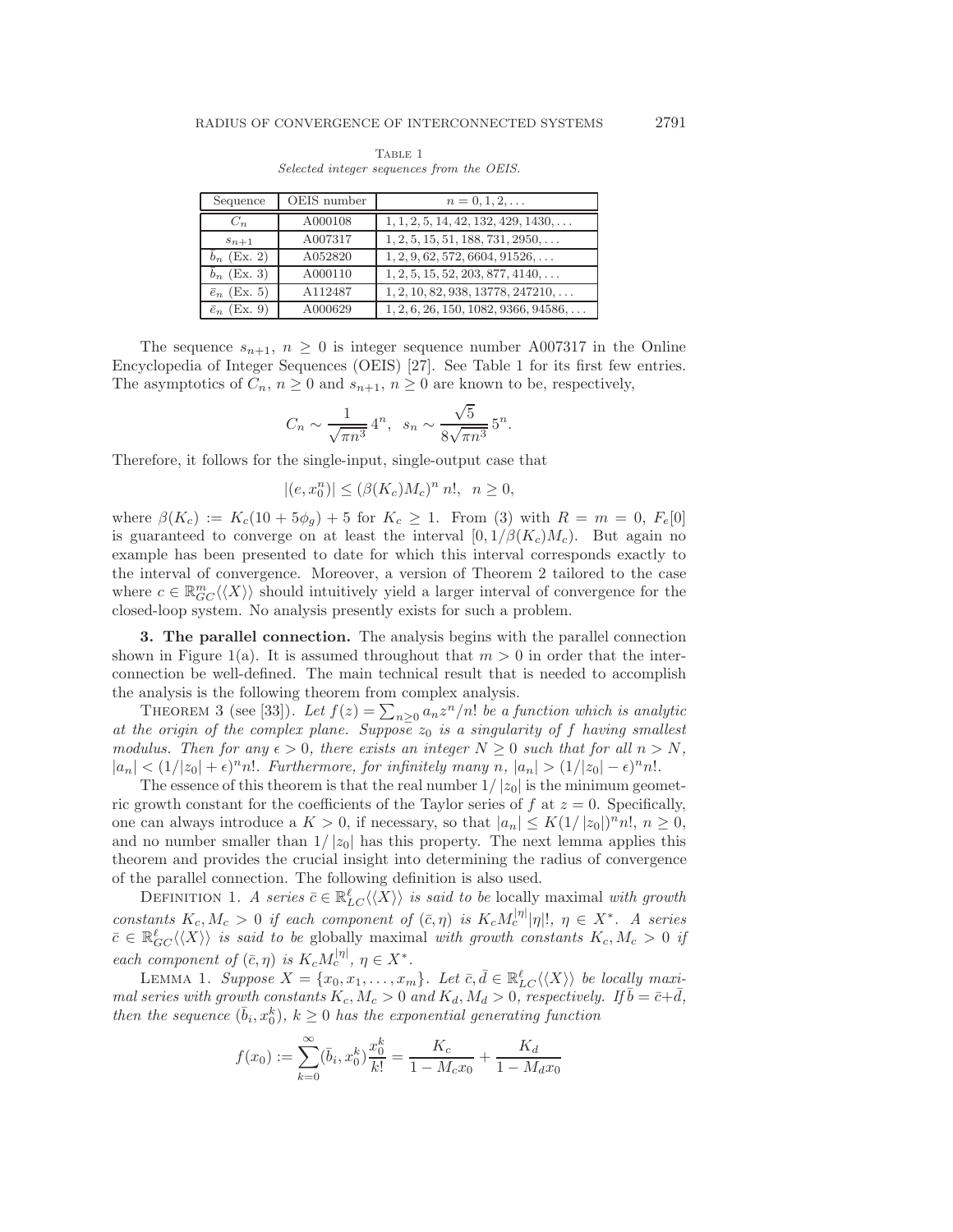*for any*  $i = 1, 2, ..., \ell$ . Moreover, the smallest possible geometric growth constant for  $\overline{b}$  *is*  $M_b = \max\{M_c, M_d\}$ .

*Proof.* There is no loss of generality in assuming  $\ell = 1$ . Observe for any  $\nu \in X^n$ ,  $n \geq 0$  that

$$
(\bar{b}, \nu) = (\bar{c}, \nu) + (\bar{d}, \nu) = (K_c M_c^n + K_d M_d^n) n!.
$$

Furthermore,  $(\bar{b}, \nu) = (\bar{b}, x_0^n)$ ,  $n \geq 0$ . The key observation is that  $f(t)$  is the zero-input response of  $F_{\bar{b}}$ . That is,

(6)

$$
f(t) = \sum_{k=0}^{\infty} (\bar{b}_i, x_0^k) \frac{t^k}{k!} = F_{\bar{b}}[0](t) = \sum_{k=0}^{\infty} K_c M_c^k t^k + \sum_{k=0}^{\infty} K_d M_d^k t^k = \frac{K_d}{1 - M_c t} + \frac{K_d}{1 - M_d t}.
$$

Since  $f$  is analytic at the origin, by Theorem 3 the smallest geometric growth constant for the sequence  $(\bar{b}, x_0^n)$ ,  $n \geq 0$  and thus for the entire formal power series  $\bar{b}$ is determined by the location of any singularity nearest to the origin in the complex plane, say  $x'_0$ . Specifically,  $M_b = 1/|x'_0|$ , where it is easily verified from (6) that  $x'_0 = 1/\max\{M_c, M_d\}.$  This proves the lemma. □

The following theorem describes the radius of convergence of the parallel connection of two locally convergent Fliess operators.

THEOREM 4. *Suppose*  $X = \{x_0, x_1, \ldots, x_m\}$ . Let  $c, d \in \mathbb{R}_{LC}^{\ell} \langle \langle X \rangle \rangle$  with growth *constants*  $K_c$ ,  $M_c > 0$  *and*  $K_d$ ,  $M_d > 0$ , *respectively.* If  $b = c + d$ , then

(7) 
$$
|(b,\nu)| \le K_b M_b^{|\nu|} |\nu|!, \ \ \nu \in X^*
$$

*for some*  $K_b > 0$ , where  $M_b = \max\{M_c, M_d\}$ . Furthermore, no smaller geometric *growth constant can satisfy* (7), and thus the radius of convergence is  $1/M_b(m+1)$ *.* 

*Proof.* First observe that for all  $\nu \in X^*$  and  $i = 1, 2, \ldots, \ell$ 

$$
|(c+d,\nu)| \le |(c,\nu)| + |(d,\nu)| \le (\bar{c}_i,\nu) + (\bar{d}_i,\nu) = (\bar{b}_i,\nu),
$$

where  $\bar{c}, \bar{d},$  and  $\bar{b}$  are defined as in Lemma 1. In light of this lemma  $(\bar{b}_i, \nu) \leq$  $K_b M_b^{|\nu|}|\nu|!$ ,  $\nu \in X^*$  for some  $K_b > 0$ . Furthermore,  $(\bar{b}_i, x_0^n)$ ,  $n \geq 0$  is growing exactly at this rate. Thus, no smaller geometric growth constant is possible, and the theorem is proved. □

For the parallel connection of two globally convergent series, it is trivial to show that global convergence is preserved. Thus, the radius of convergence in this case is taken to be infinity.

**4. The product connection.** The radius of convergence of the product connection of two locally convergent Fliess operators is calculated next. The following lemma is essential.

LEMMA 2. Suppose  $X = \{x_0, x_1, \ldots, x_m\}$ . Let  $\bar{c}, \bar{d} \in \mathbb{R}_{LC}^{\ell} \langle \langle X \rangle \rangle$  be locally max*imal series with growth constants*  $K_c, M_c > 0$  *and*  $K_d, M_d > 0$ , respectively. If  $\overline{d}$ , then the sequence  $(\overline{b}_i, x_0^k)$ ,  $k \geq 0$  has the exponential generating function

$$
f(x_0) = \frac{K_c K_d}{(1 - M_c x_0)(1 - M_d x_0)}
$$

*for any*  $i = 1, 2, ..., \ell$ . Moreover, the smallest possible geometric growth constant for  $\overline{b}$  *is*  $M_b = \max\{M_c, M_d\}$ .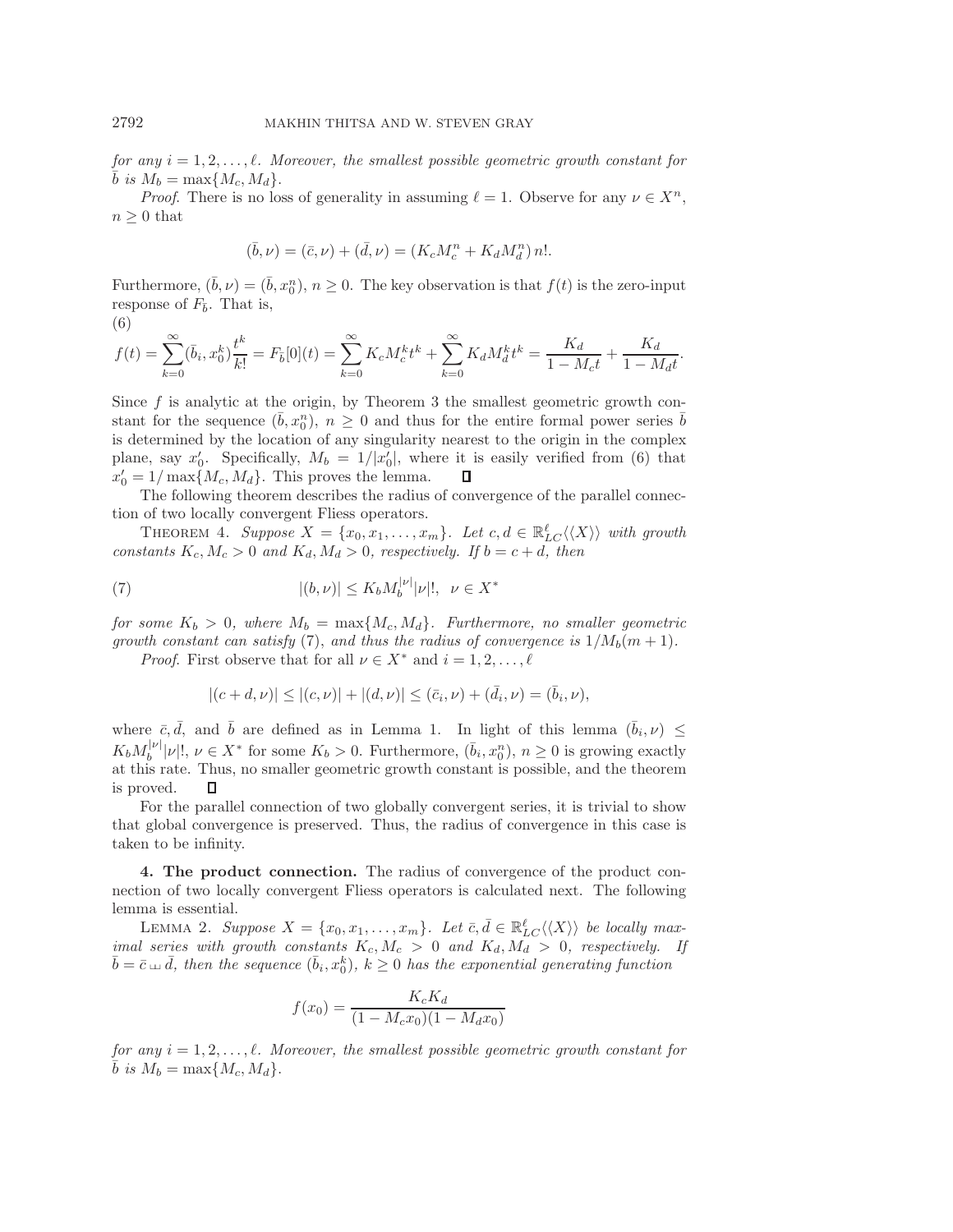*Proof.* There is no loss of generality in assuming  $\ell = 1$ . Observe for any  $\nu \in X^n$ ,  $n \geq 0$  that

$$
(\bar{b}, \nu) = \sum_{j=0}^{n} \sum_{\substack{n \in X^j \\ \xi \in X^{n-j}}} (\bar{c}, \eta)(\bar{d}, \xi)(\eta \dots \xi, \nu) = \sum_{j=0}^{n} K_c M_c^j j! K_d M_d^{n-j} (n-j)! \sum_{\substack{n \in X^j \\ \xi \in X^{n-j}}} (\eta \dots \xi, \nu)
$$

$$
= \sum_{j=0}^{n} K_c M_c^j j! K_d M_d^{n-j} (n-j)! {n \choose j} = K_c K_d \left[ \sum_{j=0}^{n} M_c^j M_d^{n-j} \right] n!.
$$

Therefore,  $\bar{b}$  and the sequence  $(\bar{b}, x_0^n)$ ,  $n \geq 0$  will have the same minimal growth constants. Observe that f is the zero-input response of  $F_{\bar{b}}$ . Specifically,

$$
f(t) = \sum_{k=0}^{\infty} (\bar{b}_i, x_0^k) \frac{t^k}{k!} = F_{\bar{b}}[0](t) = \sum_{k=0}^{\infty} K_c M_c^k t^k \sum_{k=0}^{\infty} K_d M_d^k t^k = \frac{K_c K_d}{(1 - M_c t)(1 - M_d t)}.
$$

Since  $f$  is analytic at the origin, Theorem 3 gives the smallest geometric growth constant  $M_b = 1/|x'_0|$ , where  $x'_0 = 1/\max\{M_c, M_d\}$ . This proves the lemma. □

Now a main result for the product connection is presented below.

THEOREM 5. Suppose  $X = \{x_0, x_1, \ldots, x_m\}$ . Let  $c, d \in \mathbb{R}_{LC}^{\ell} \langle \langle X \rangle \rangle$  with growth *constants*  $K_c$ ,  $M_c > 0$  *and*  $K_d$ ,  $M_d > 0$ , *respectively.* If  $b = c \sqcup d$ , *then* 

(8) 
$$
|(b,\nu)| \le K_b M_b^{|\nu|} |\nu|!, \ \ \nu \in X^*
$$

*for some*  $K_b > 0$ , where  $M_b = \max\{M_c, M_d\}$ . Furthermore, no smaller geometric *growth constant can satisfy* (8), and thus the radius of convergence is  $1/M_b(m+1)$ .

*Proof.* Assume  $\ell = 1$  without loss of generality. Observe that for all  $\nu \in X^*$ 

$$
|(c \sqcup d, \nu)| \leq \sum_{j=0}^{n} \sum_{\substack{\eta \in X^j \\ \xi \in X^{n-j}}} |(c, \eta)| |(d, \xi)| (\eta \sqcup \xi, \nu)
$$
  

$$
\leq \sum_{j=0}^{n} \sum_{\substack{\eta \in X^j \\ \xi \in X^{n-j}}} (\bar{c}, \eta)(\bar{d}, \xi)(\eta \sqcup \xi, \nu) = (\bar{b}, \nu),
$$

where  $\bar{c}$ ,  $\bar{d}$ , and  $\bar{b}$  are defined as in Lemma 2. A direct application of this lemma gives  $(\bar{b}_i, \nu) \leq K_b M_b^{|\nu|} |\nu|!$ ,  $\nu \in X^*$  for some  $K_b > 0$ . Furthermore,  $(\bar{b}, x_0^n)$ ,  $n \geq 0$  is growing exactly at this rate. Thus, no smaller geometric growth constant is possible, and the theorem is proved. □

An interesting observation is that the exponential generating functions in Lemmas 1 and 2 have identical sets of singularities. Therefore, for locally convergent subsystems, the two interconnections have the same radii of convergence. In addition,  $M_b$  as defined in Theorem 5 reduces to the geometric growth constant given in [32, p. 23], where it is assumed that  $M_c = M_d$ . Its minimality, however, was not addressed there. The following theorem states that global convergence is preserved under the product connection. Therefore, its radius of convergence is taken as infinity.

THEOREM 6. Suppose  $c, d \in \mathbb{R}_{GC}^{\ell} \langle \langle X \rangle \rangle$  with growth constants  $K_c, M_c > 0$  and  $K_d, M_d > 0$ , respectively. Then  $c \sqcup d \in \mathbb{R}_{GC}^{\ell} \langle \langle X \rangle \rangle$ . Specifically,

$$
|(c \sqcup d, \nu)| \leq K_c K_d (M_c + M_d)^{|\nu|}, \ \nu \in X^*.
$$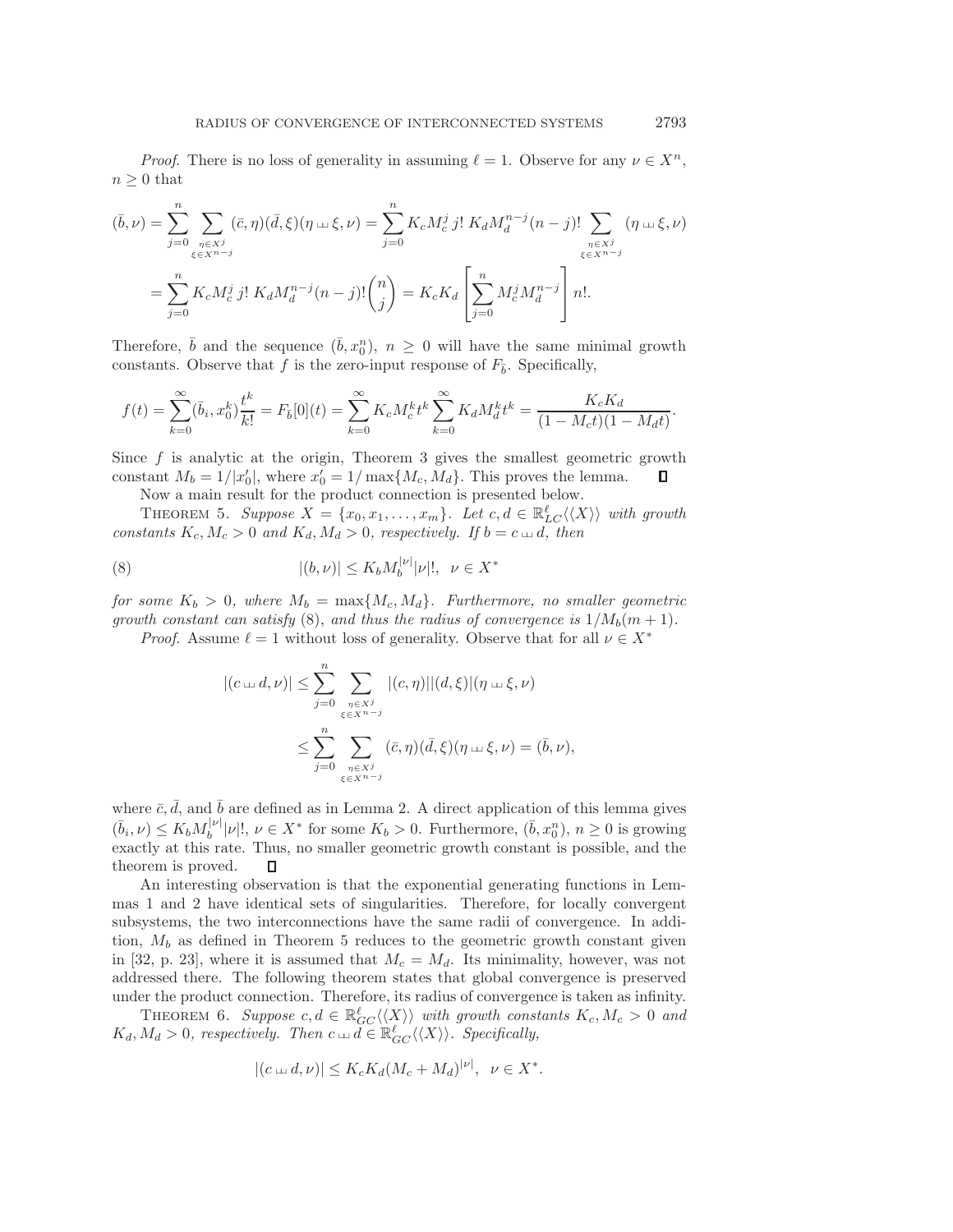*Proof.* Observe for any  $\nu \in X^*$  that

$$
|(c \sqcup d, \nu)| = \left| \sum_{j=0}^{|\nu|} \sum_{\substack{\eta \in X^j \\ \xi \in X^{|\nu|-j}}} (c, \eta)(d, \xi)(\eta \sqcup \xi, \nu) \right| \leq \sum_{i=0}^{|\nu|} \sum_{\substack{\eta \in X^j \\ \xi \in X^{|\nu|-j}}} K_c M_c^j K_d M_d^{|\nu|-j} (\eta \sqcup \xi, \nu)
$$
  
=  $K_c K_d \sum_{j=0}^{|\nu|} M_c^j M_d^{|\nu|-j} {\nu \choose j} = K_c K_d (M_c + M_d)^{|\nu|}.$ 

**5. The cascade connection.** The analysis of the cascade connection is substantially more complex as compared to that for the parallel and product connections. Therefore, the cases of locally convergent subsystems and globally convergent subsystems will be considered in separate subsections. In several places, state space realizations will be employed to simplify the analysis, but they are not essential for establishing the main claims. See [29, 30] for an alternative approach.

**5.1. Locally convergent subsystems.** In contrast to the previous sections, the main result is presented first and then the machinery needed for the proof is developed afterwards.

THEOREM 7. *Suppose*  $X = \{x_0, x_1, \ldots, x_m\}$ . Let  $c \in \mathbb{R}_{LC}^{\ell} \langle \langle X \rangle \rangle$  and  $d \in \mathbb{R}_{LC}^m \langle \langle X \rangle \rangle$  with growth constants  $K_c, M_c > 0$  and  $K_d, M_d > 0$ , respectively. If  $b = cod$ , *then*

(9) 
$$
|(b,\nu)| \le K_b M_b^{|\nu|} |\nu|!, \ \ \nu \in X^*
$$

*for some*  $K_b > 0$ *, where* 

$$
M_b = \frac{M_d}{1 - mK_dW\left(\frac{1}{mK_d}\exp\left(\frac{M_c - M_d}{mK_dM_c}\right)\right)}
$$

and W denotes the Lambert W-function, namely, the inverse of the function  $g(z)$  $z \exp(z)$  [3]. *Furthermore, no smaller geometric growth constant can satisfy* (9), *and thus the radius of convergence is*

$$
\frac{1}{M_d(m+1)} \left[ 1 - mK_d W \left( \frac{1}{mK_d} \exp\left( \frac{M_c - M_d}{mK_d M_c} \right) \right) \right].
$$

The following three lemmas are prerequisites for the proof of this theorem.

LEMMA 3. Suppose  $X = \{x_0, x_1, \ldots, x_m\}$ . Let  $\bar{c} \in \mathbb{R}_{LC}^{\bar{\ell}} \langle \langle X \rangle \rangle$  and  $\bar{d} \in \mathbb{R}_{LC}^m \langle \langle X \rangle \rangle$ *be locally maximal series with growth constants*  $K_c$ ,  $M_c > 0$  *and*  $K_d$ ,  $M_d > 0$ , respec*tively.* Then each component of the series  $\bar{b} = \bar{c} \circ \bar{d}$  has coefficients satisfying

$$
0 < (\bar{b}_i, \eta) \leq (\bar{b}_i, x_0^{|\eta|}), \ \ \eta \in X^*, \ \ i = 1, 2, \dots, \ell.
$$

*Proof.* First a state space realization for the input-output map  $F_{\bar{c}_i}$  :  $u \mapsto y_i$ ,  $i = 1, 2, \ldots, \ell$  will be synthesized using the identity

$$
char(X^k) = \frac{char(X) \cdots k}{k!}, \quad k \ge 0.
$$

Observe

$$
\bar{c}_i = K_c \sum_{k=0}^{\infty} M_c^k k! \operatorname{char}(X^k) = K_c \sum_{k=0}^{\infty} M_c^k \operatorname{char}(X)^{\perp k},
$$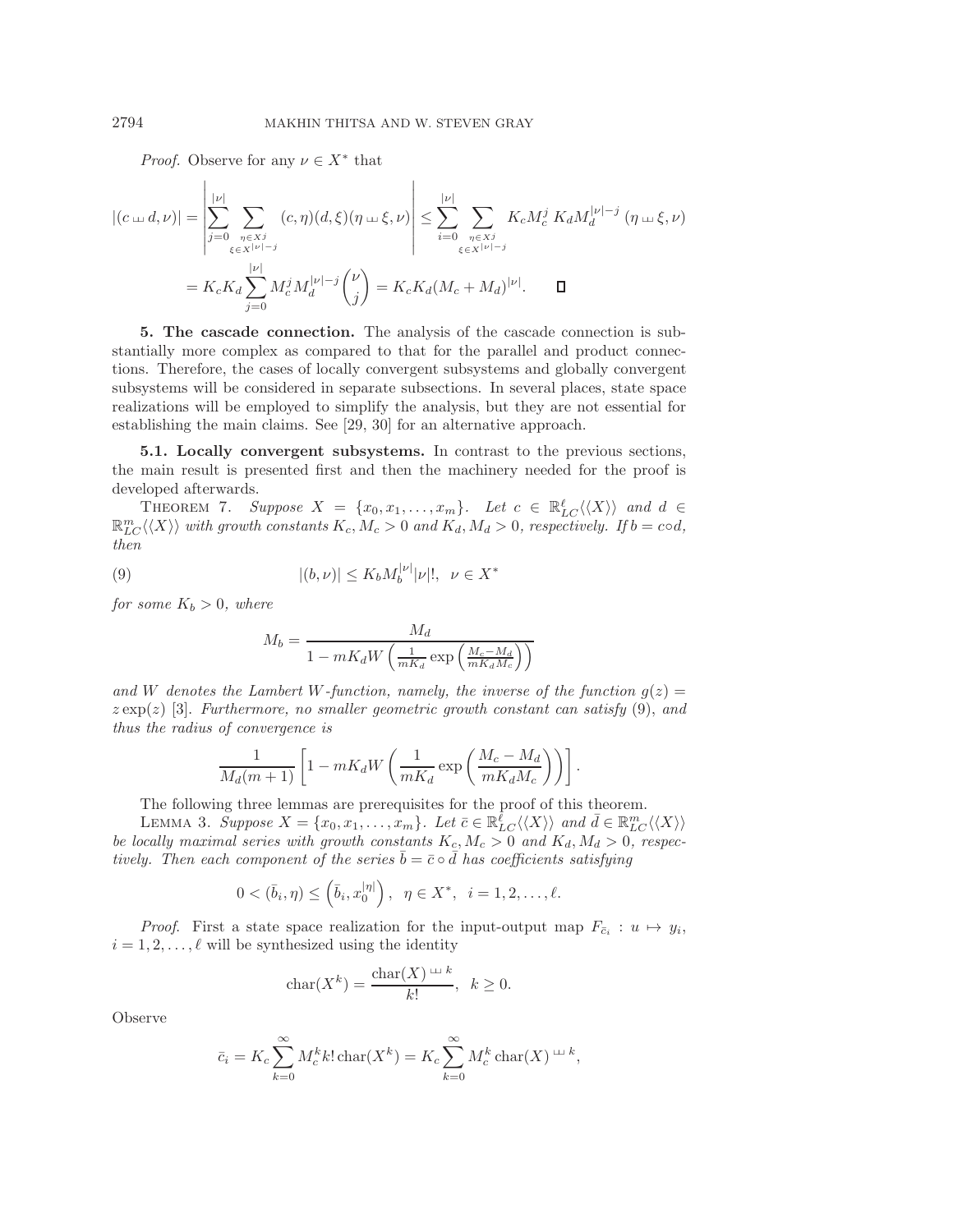and thus

$$
F_{\bar{c}_i} = K_c \sum_{k=0}^{\infty} M_c^k F_{\text{char}(X)} \sqcup \iota_k = K_c \sum_{k=0}^{\infty} (M_c F_{\text{char}(X)})^k = \frac{K_c}{1 - M_c F_{\text{char}(X)}}
$$

Defining  $z_1 = F_{\bar{c}_i}$ , it follows directly that

(10) 
$$
\dot{z}_1 = \frac{M_c}{K_c} z_1^2 \left( 1 + \sum_{j=1}^m u_j \right), \ \ z_1(0) = K_c, \ \ y_i = z_1
$$

realizes  $y_i = F_{\bar{c}_i}[u]$ . A similar realization can be obtained for  $F_{\bar{d}_i}$  in coordinate  $z_2$ . Since  $\bar{c}_i = \bar{c}_j$  and  $\bar{d}_i = \bar{d}_j$  for all i, j, setting each input of  $F_{\bar{c}}$  equal to the corresponding output of  $F_{\bar{d}}$  gives a realization for the cascade system  $y_i = F_{(\bar{c} \circ \bar{d})_i}[u]$ , namely,

(11a) 
$$
\dot{z}_1 = \frac{M_c}{K_c} z_1^2 (1 + mz_2), \ \ z_1(0) = K_c,
$$

(11b) 
$$
\dot{z}_2 = \frac{M_d}{K_d} z_2^2 \left( 1 + \sum_{j=1}^m u_j \right), \ \ z_2(0) = K_d,
$$

$$
(11c) \t\t y_i = z_1.
$$

The Lie derivatives of  $h(z) = z_1$  with respect to the realization vector fields

$$
g_0(z) = \begin{pmatrix} \frac{M_c}{K_c} z_1^2 (1 + mz_2) \\ \frac{M_d}{K_d} z_2^2 \end{pmatrix}, \quad g_j(z) = \begin{pmatrix} 0 \\ \frac{M_d}{K_d} z_2^2 \end{pmatrix},
$$

where  $j = 1, 2, \ldots, m$ , are in terms of polynomials with positive coefficients. Therefore, when evaluated at  $z_0 = [K_c \ K_d]^T$ , it is immediate that  $0 < (\bar{b}_i, \eta) = L_{g_n} h(z_0)$ ,  $\eta \in X^*$ . To prove the remaining inequality in the lemma, let  $\eta_k = x_0^{n_0} x_{j_1} x_0^{n_1} \cdots x_{j_k} x_0^{n_k}$ ,  $\eta_{k+1} = \eta_k x_{j_{k+1}} x_0^{n_{k+1}}$ , and  $\tilde{\eta}_k = \eta_k x_0^{n_{k+1}+1}$ , where  $1 \leq j_l \leq m$ . Noting that  $g_0(z) =$  $g_j(z)+\tilde{g}(z)$ , where

$$
\tilde{g}(z) = \begin{pmatrix} \frac{M_c}{K_c} z_1^2 (1 + mz_2) \\ 0 \end{pmatrix},
$$

it follows for any  $k > 0$  that

(12) 
$$
L_{g_{\tilde{\eta}_k}} h(z_0) = L_{g_{x_0^{n_k+1}}} L_{g_0} L_{g_{\eta_k}} h(z_0) = L_{g_{x_0^{n_k+1}}} L_{g_j + \tilde{g}} L_{g_{\eta_k}} h(z_0)
$$

$$
= L_{g_{\eta_{k+1}}} h(z_0) + L_{g_{x_0^{n_k+1}}} L_{\tilde{g}} L_{g_{\eta_k}} h(z_0).
$$

Clearly, the second term on the right-hand side of  $(12)$  is also a polynomial with positive coefficients, and therefore

(13) 
$$
L_{g_{\eta_{k+1}}}h(z_0) < L_{g_{\tilde{\eta}_k}}h(z_0), \quad k > 0.
$$

This inequality is used to complete the proof of the lemma. Specifically, it will be shown by induction on  $k$  that

(14) 
$$
(\bar{b}_i, \eta_k) = L_{g_{\eta_k}} h(z_0) \le L_{g_{\eta_k}|\eta_k|} h(z_0) = (\bar{b}_i, x_0^{|\eta_k|}), \quad k \ge 0.
$$

.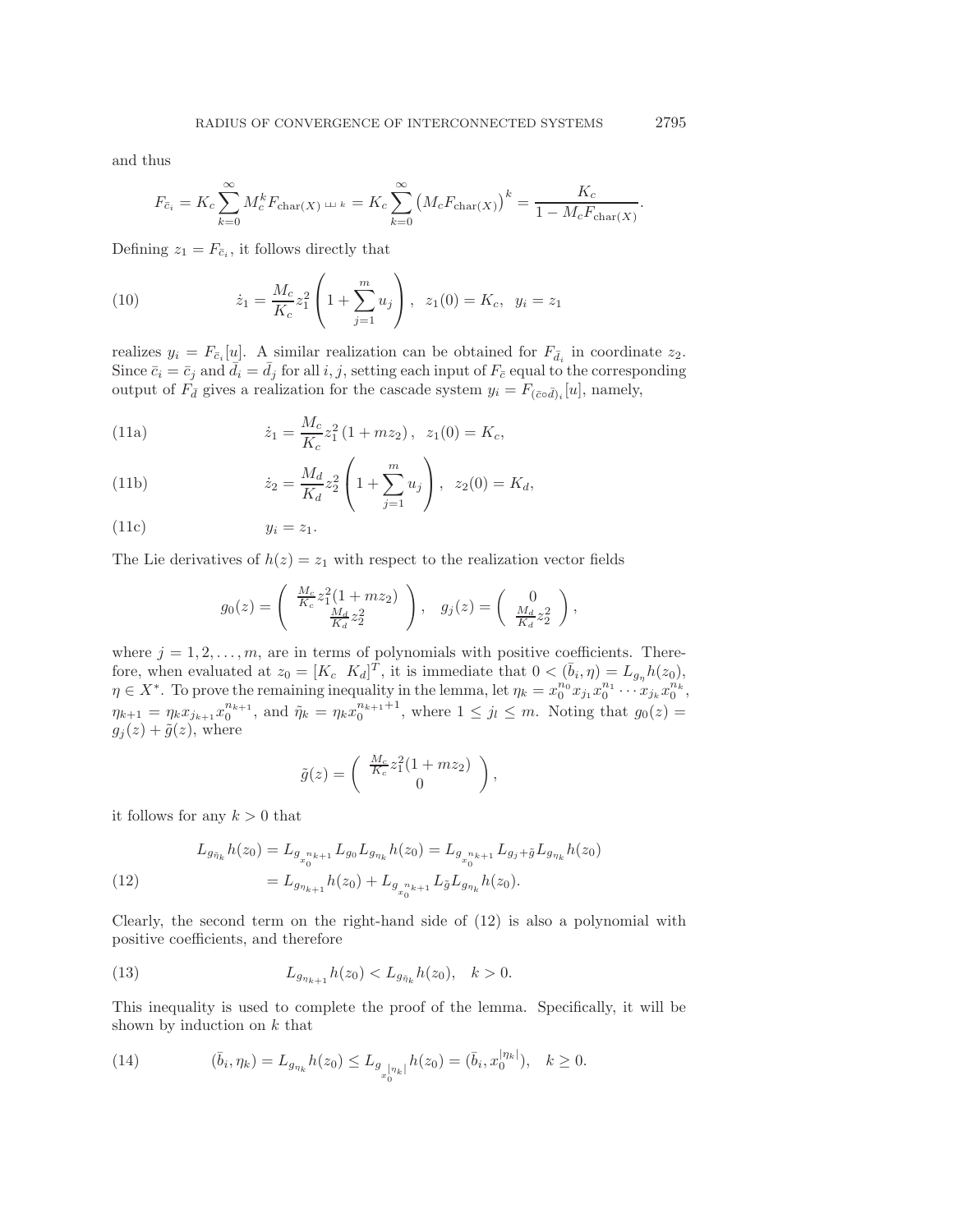The claim is trivially true when  $k = 0$ . Now, assume it is true up to some fixed  $k \geq 0$ . Using (13), it follows that

$$
L_{g_{\eta_{k+1}}}h(z_0) < L_{g_{\tilde{\eta}_{k}}}h(z_0) < L_{g_{\eta_{\tilde{b}}\tilde{\eta}_{k}}}|h(z_0) = L_{g_{\eta_{0}^{|\eta_{k+1}|}}h(z_0).
$$

Therefore, the claim is verified for all  $k \geq 0$ , and the lemma is proved. □

LEMMA 4. Suppose  $X = \{x_0, x_1, \ldots, x_m\}$ . Let  $\bar{c} \in \mathbb{R}_{LC}^{\ell} \langle \langle X \rangle \rangle$  and  $\bar{d} \in \mathbb{R}_{LC}^m \langle \langle X \rangle \rangle$ *be locally maximal series with growth constants*  $K_c$ ,  $M_c > 0$  *and*  $K_d$ ,  $M_d > 0$ , respec*tively.* If  $\bar{b} = \bar{c} \circ \bar{d}$ , then

(15) 
$$
|(\bar{b}, \nu)| \le K_b M_b^{|\nu|} |\nu|!, \ \ \nu \in X^*
$$

*for some*  $K_b > 0$ *, where* 

$$
M_b = \frac{M_d}{1 - mK_dW\left(\frac{1}{mK_d}\exp\left(\frac{M_c - M_d}{mK_dM_c}\right)\right)}.
$$

*Furthermore, no smaller geometric growth constant can satisfy* (15).

*Proof.* A state space realization for the autonomous system  $F_{(\bar{c} \circ \bar{d})_i}[0], i = 1, 2, \ldots, \ell$ is clearly given by (11) with  $u = 0$ . The output equation is

$$
y_i^2 \ddot{y}_i - 2 y_i \dot{y_i}^2 - \frac{M_d (K_c \dot{y}_i - M_c y_i^2)^2}{m K_c K_d M_c} = 0
$$

with  $y_i(0) = K_c$ ,  $\dot{y}_i(0) = K_c M_c (1 + mK_d)$ . It has the unique solution

(16) 
$$
y_i(t) = \frac{K_c}{1 - M_c t + (\frac{mK_dM_c}{M_d})\ln(1 - M_d t)},
$$

which is analytic at the origin. Clearly,  $y_i$  is the exponential generating function of the sequence  $(\bar{b}_i, x_0^n)$ ,  $n \geq 0$ . Therefore, its smallest geometric growth constant is determined by the location of any singularity nearest to the origin, specifically,  $M_b = 1/|t'|$ , where it can be verified from (16) that

$$
t' = \frac{1}{M_d} \left[ 1 - mK_d W \left( \frac{1}{mK_d} \exp\left( \frac{M_c - M_d}{mK_d M_c} \right) \right) \right].
$$

From Lemma 3,  $M_b$  must also be the smallest possible growth constant of the series  $\bar{b}$ , and the lemma is proved.  $\square$ □

The following definition is needed in the proof of the next lemma.

DEFINITION 2. *Given any*  $\xi \in X^*$ *, the corresponding* left-shift operator *on*  $X^*$  *is defined as the mapping*

$$
\xi^{-1} : X^* \to \mathbb{R}\langle X \rangle : \xi^{-1}(\eta) = \begin{cases} \eta' & \colon & \text{if } \eta = \xi \eta', \\ 0 & \colon & \text{otherwise.} \end{cases}
$$

*For any*  $c \in \mathbb{R}^{\ell} \langle \langle X \rangle \rangle$ ,  $\xi^{-1}(c) := \sum_{\eta \in X^*} (c, \eta) \xi^{-1}(\eta)$ . In addition,  $\xi^{-i}(\cdot)$  denotes the *left-shift operator*  $\xi^{-1}(\cdot)$  *applied i times.* 

LEMMA 5. Let  $X = \{x_0, x_1, \ldots, x_m\}$  and  $c, d, c', d' \in \mathbb{R}^{\ell} \langle \langle X \rangle \rangle$  such that  $|c| \leq c'$ *and*  $|d| \leq d'$ , where  $|c|_i := \sum_{\eta \in X^*} |(c_i, \eta)| \eta$ ,  $i = 1, 2, \ldots, \ell$ . Then it follows that  $|c \circ d| \leq c' \circ d'.$ 

*Proof.* First consider the special case where  $c = c' = \xi \in X^*$ . The proof is by induction on  $k = |\xi| - |\xi|_{x_0}$ . Let  $\xi_k = x_0^{n_k} x_{i_k} x_0^{n_{k-1}} \cdots x_{i_1} x_0^{n_0}$  for  $k \geq 0$ , where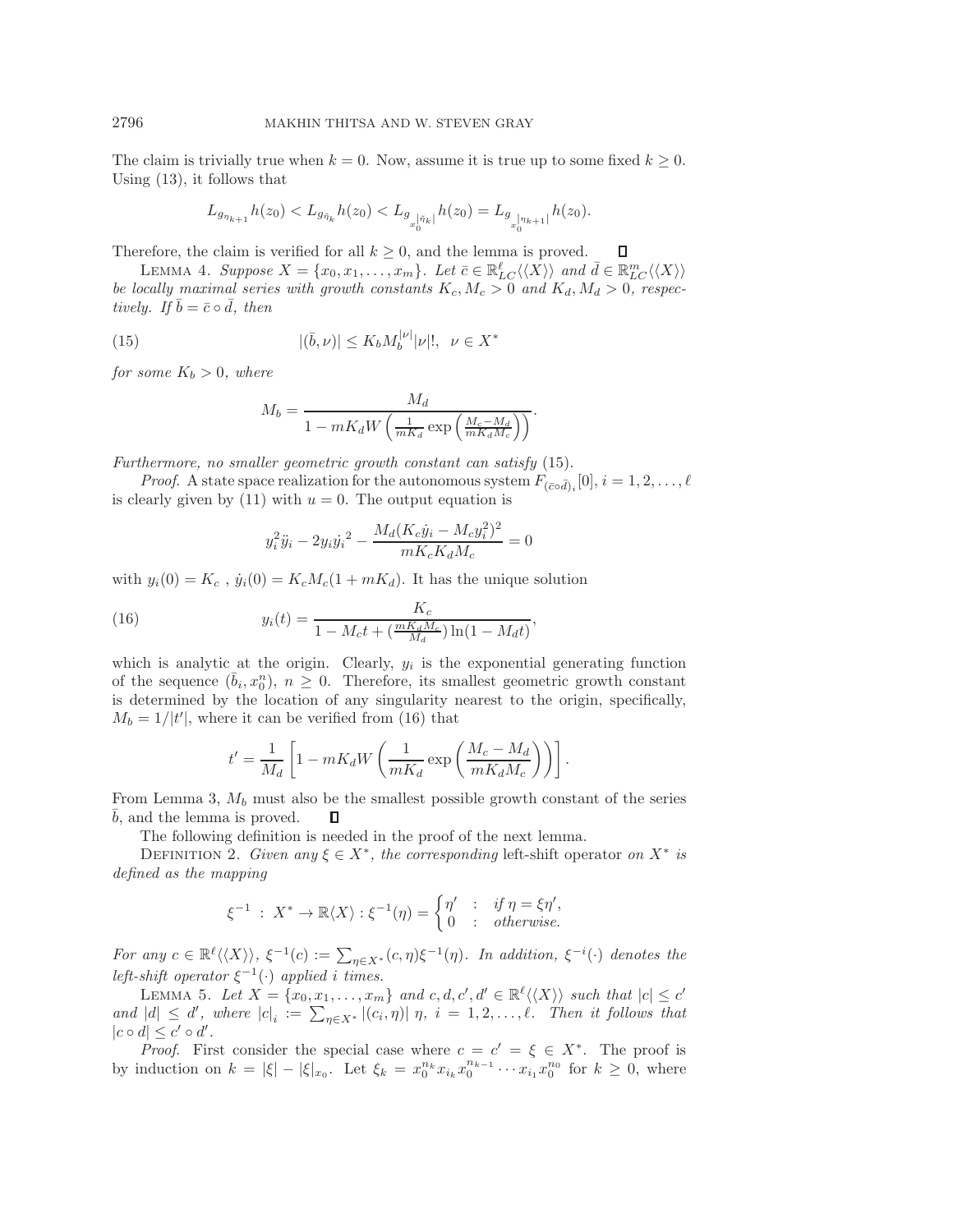$1 \leq i_j \leq m$ . For  $k = 0$ , the claim is trivial since

$$
|\xi_0 \circ d| = |x_0^{n_0} \circ d| = x_0^{n_0} = x_0^{n_0} \circ d' = \xi_0 \circ d'.
$$

Assume now that  $|(\xi_k \circ d, \eta)| \leq (\xi_k \circ d', \eta)$  up to some fixed  $k \geq 0$ . Observe that

$$
\xi_{k+1} \circ d = x_0^{n_{k+1}+1} (d_{i_{k+1}} \sqcup (\xi_k \circ d))
$$
  

$$
(\xi_{k+1} \circ d, \eta) = (d_{i_{k+1}} \sqcup (\xi_k \circ d), x_0^{-(n_{k+1}+1)}(\eta))
$$
  

$$
= \sum_{j=0}^n \sum_{\substack{\alpha \in x^j \\ \beta \in x^{n-j}}} (d_{i_{k+1}}, \alpha)(\xi_k \circ d, \beta)(\alpha \sqcup \beta, x_0^{-(n_{k+1}+1)}(\eta)),
$$

where  $n := |x_0^{-(n_{k+1}+1)}(\eta)| \ge 0$ . Therefore,

$$
|(\xi_{k+1} \circ d, \eta)| \leq \sum_{j=0}^{n} \sum_{\substack{\alpha \in X^{j} \\ \beta \in X^{n-j}}} |(d_{i_{k+1}}, \alpha)| |(\xi_{k} \circ d, \beta)| (\alpha \perp \beta, x_{0}^{-(n_{k+1}+1)}(\eta))
$$
  

$$
\leq \sum_{j=0}^{n} \sum_{\substack{\alpha \in X^{j} \\ \beta \in X^{n-j}}} (d'_{i_{k+1}}, \alpha)(\xi_{k} \circ d', \beta)(\alpha \perp \beta, x_{0}^{-(n_{k+1}+1)}(\eta))
$$
  

$$
= (\xi_{k+1} \circ d', \eta).
$$

Thus, the inequality holds for all  $k \geq 0$ . The general case then follows easily from the left linearity of the composition product. □

*Proof of Theorem* 7. Since  $|\bar{d}| \leq \bar{d}$ , it follows from Lemma 5 that for any  $\nu \in X^*$ 

$$
|(b,\nu)| \leq \sum_{\eta \in X^*} |(c,\eta)| |(\eta \circ d,\nu)| \leq \sum_{\eta \in X^*} K_c M_c^{|\eta|} |\eta|! (\eta \circ \bar{d},\nu) = (\bar{b}_i,\nu),
$$

where  $\bar{b}_i = (\bar{c} \circ \bar{d})_i$ ,  $i = 1, 2, \ldots, \ell$ . In light of Lemma 4, the theorem is proved. □

*Example* 1. Let  $X = \{x_0, x_1\}$  and  $c, d \in \mathbb{R}\langle\langle X \rangle\rangle$  such that  $M = M_c = M_d$ . Then from Theorem 7,

$$
M_b = \frac{M}{1 - K_d W \left(1/K_d\right)} = \left(\frac{3}{2} + K_d + O\left(\frac{1}{K_d}\right)\right) M \approx K_d M
$$

when  $K_d \gg 1$ . This is consistent with Theorem 1. On the other hand, if  $K_d = 1$ , then  $M_b = (1 - W(1))^{-1}M = 2.3102M$ , which is less than the geometric growth constant  $(\phi_g + 1)M = 2.6180M$  given by Theorem 1.

It is known that if u is analytic at  $t = 0$  with generating series  $c_u$ , then  $y = F_c[u]$ is also analytic at  $t = 0$  [32], and its generating series is given by  $c_y = c \circ c_u$  [17, 25, 26]. In this situation, the following corollary is useful for estimating a lower bound on the interval of convergence for y.

COROLLARY 1. *Suppose*  $X = \{x_0, x_1, \ldots, x_m\}$  and  $X_0 = \{x_0\}$ . Let  $c \in \mathbb{R}_{LC}^{\ell} \langle \langle X \rangle \rangle$ with growth constants  $K_c$ ,  $M_c > 0$  and  $c_u \in \mathbb{R}_{LC}^m[[X_0]]$  with growth constants  $\widetilde{K_{c_u}}$ ,  $M_{c_u}$  $> 0$ . Then,  $c_y = c \circ c_u$  satisfies  $|(c_y, x_0^k)| \leq K_{c_y} M_{c_y}^k k!$ ,  $k \geq 0$  for some  $K_{c_y} > 0$  and

$$
M_{c_y} = \frac{M_{c_u}}{1 - mK_{c_u}W\left(\frac{1}{mK_{c_u}}\exp\left(\frac{M_c - M_{c_u}}{mK_{c_u}M_c}\right)\right)}.
$$

*Thus, the interval of convergence for the output*  $y = F_c[u]$  *is at least as large as*  $T = 1/M_{c_u}$ .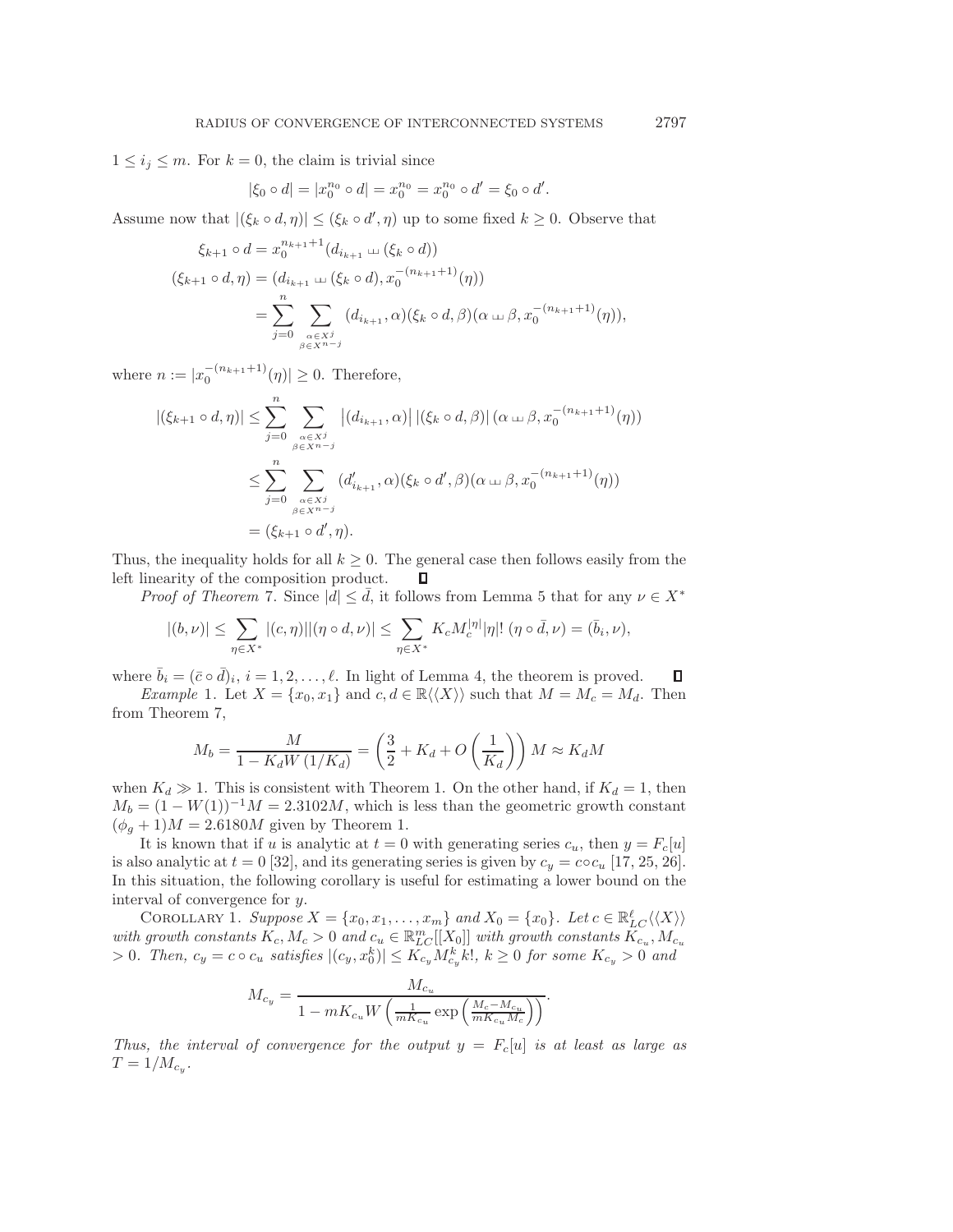

FIG. 2. Output responses of the cascade system  $F_{\bar{c} \circ \bar{d}}$  to various analytic inputs in Example 2.

*Example* 2. Suppose  $X = \{x_0, x_1\}$  and  $\overline{b} = \overline{c} \circ \overline{d}$ , where  $\overline{c}, \overline{d} \in \mathbb{R}_{LC} \langle \langle X \rangle \rangle$  are locally maximal series with growth constants  $K_c, M_c > 0$  and  $K_d, M_d > 0$ , respectively. The output of the cascade system  $F_{\bar{c} \circ \bar{d}}$  is described by the state space system (11). A MATLAB generated zero-input response is shown in Figure 2 when  $K_c = 1$ ,  $M_c = 2$ ,  $K_d = 3$ , and  $M_d = 4$ . As expected from Lemma 4, the finite escape time of the output is  $t_{esc} = 1/M_b = 0.1028$ . The output responses corresponding to the analytic inputs  $u_1(t)=1/1-t$  and  $u_2(t)=1/1-t^2$ , each having growth constants  $K_{c_u} = M_{c_u} = 1$ , are also shown in the figure. Their respective finite escape times are 0.08321 and 0.08377. Here  $u_1$  has the shortest escape time since its generating series  $c_{u_1} = \sum_{k\geq 0} k! x_0^k$ has all its coefficients growing at the maximum rate, whereas  $c_{u_2} = \sum_{\geq 0} (\bar{2k})! x_0^{2k}$ has all its odd coefficients equal to zero. By Corollary 1, any finite escape time for the output corresponding to any analytic input with the given growth constants  $K_{c_u}, M_{c_u}$  must be at least as large as  $T = 1/M_{c_y} = 0.05073$ . Finally, in the case where  $K_c = M_c = K_d = M_d = 1$ , the exponential generating function of the zeroinput response has coefficients  $\overline{b}_n$ ,  $n \geq 0$ , which are equivalent to the integer sequence A052820 in the OEIS as shown in Table 1.

**5.2. Globally convergent subsystems.** In this section, the analysis to compute the radius of convergence of the cascade connection of two globally convergent Fliess operators is presented. The following theorem is the first of two main results.

THEOREM 8. *Suppose*  $X = \{x_0, x_1, \ldots, x_m\}$ . Let  $c \in \mathbb{R}_{GC}^{\ell}(\langle X \rangle)$  and  $d \in$  $\mathbb{R}_{GC}^m\langle\langle X\rangle\rangle$  with growth constants  $K_c, M_c > 0$  and  $K_d, M_d > 0$ , respectively. As- $\overrightarrow{sum}$   $\overrightarrow{c}$  *and*  $\overrightarrow{d}$  are globally maximal series with the same growth constants as c and d, *respectively.* If  $b = c \circ d$  *and*  $\overline{b} = \overline{c} \circ \overline{d}$ *, then* 

$$
|(b,\nu)| \leq (\bar{b}_i, x_0^{|\nu|}), \ \nu \in X^*, \ i = 1, 2, \dots, \ell,
$$

where the sequence  $(\bar{b}_i, x_0^k)$ ,  $k \geq 0$  has the exponential generating function

$$
f(x_0) = K_c \exp\left(\frac{mK_d \exp(M_d x_0) + M_d x_0 - mK_d}{M_d/M_c}\right).
$$

*In which case, the radius of convergence of* b *is infinity.*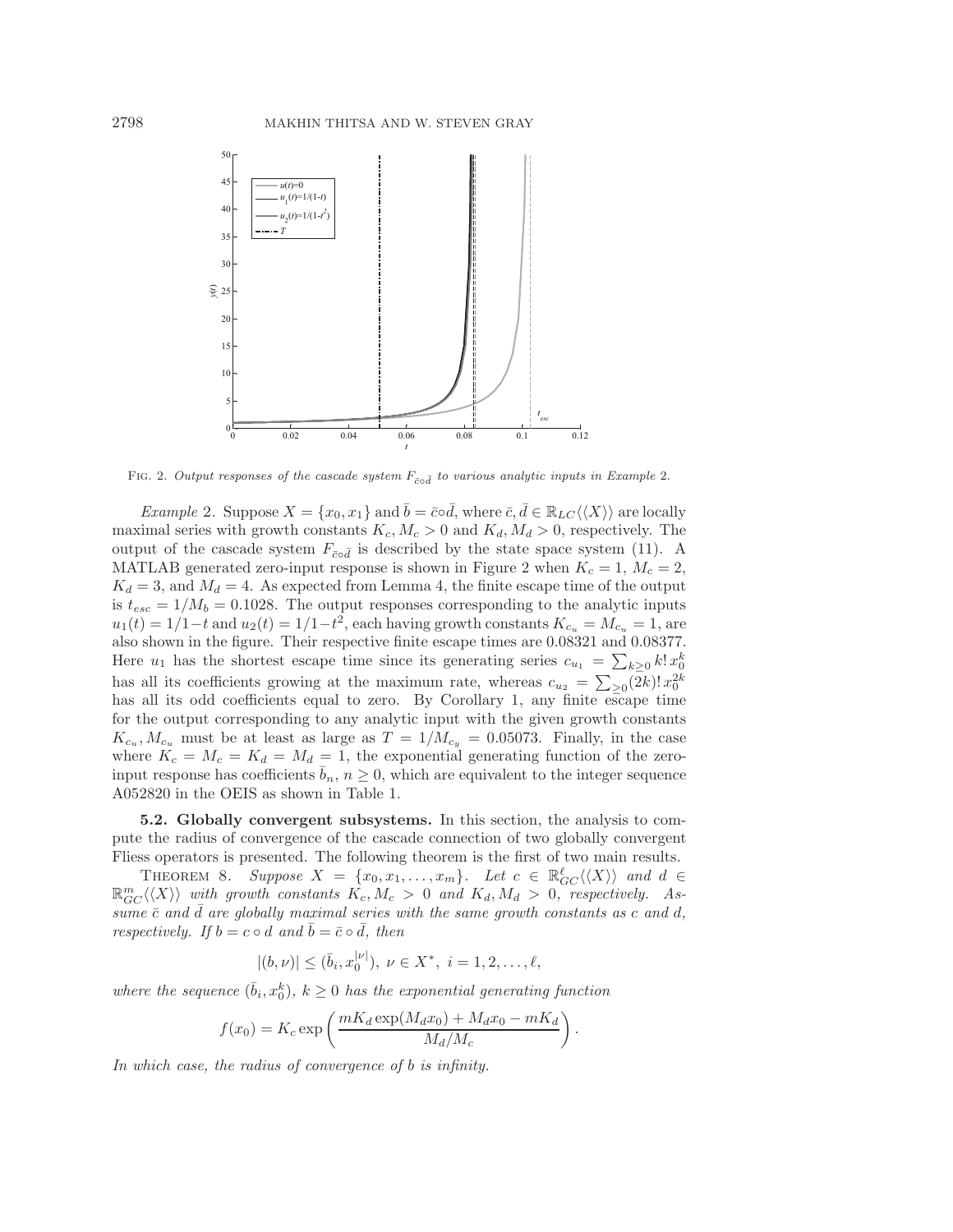The following lemma is essential for proving this theorem.

LEMMA 6. Suppose  $X = \{x_0, x_1, \ldots, x_m\}$ . Let  $\bar{c} \in \mathbb{R}_{GC}^{\ell} \langle \langle X \rangle \rangle$  and  $\bar{d} \in \mathbb{R}_{GC}^m \langle \langle X \rangle \rangle$ *be globally maximal series with growth constants*  $K_c$ ,  $M_c > 0$  and  $K_d$ ,  $M_d > 0$ , respec $tively.$  If  $\bar{b} = \bar{c} \circ \bar{d}$ , then

$$
0 < (\bar{b}_i, \nu) \leq (\bar{b}_i, x_0^{|\nu|}), \ \ \nu \in X^*,
$$

and the sequence  $(\bar{b}_i, x_0^k)$ ,  $k \geq 0$  has the exponential generating function

$$
f(x_0) = K_c \exp\left(\frac{mK_d \exp(M_d x_0) + M_d x_0 - mK_d}{M_d/M_c}\right)
$$

*for any*  $i = 1, 2, ..., \ell$ *.* 

*Proof*. As in the local case, a state space realization for the input-output map  $F_{\bar{c}_i} : u \mapsto y_i, i = 1, 2, \ldots, \ell$ , is useful. Observe that

$$
\bar{c}_i = K_c \sum_{k=0}^{\infty} M_c^k \operatorname{char}(X^k) = K_c \sum_{k=0}^{\infty} \frac{M_c^k}{k!} \operatorname{char}(X)^{\perp k},
$$

and thus

$$
F_{\bar{c}_i} = K_c \sum_{k=0}^{\infty} \frac{M_c^k}{k!} F_{\text{char}(X)} \sqcup \iota_k = K_c \sum_{k=0}^{\infty} \frac{\left(M_c F_{\text{char}(X)}\right)^k}{k!} = K_c \exp(M_c F_{\text{char}(X)}).
$$

In which case, defining  $z_1 = F_{\bar{c}_i}$ , it follows directly that

(17) 
$$
\dot{z}_1 = M_c z_1 \left( 1 + \sum_{j=1}^m u_j \right), \ \ z_1(0) = K_c, \ \ y_i = z_1.
$$

A similar realization can be obtained for  $F_{\bar{d}_i}$  in coordinate  $z_2$ . Setting each input of  $F_{\bar{c}}$  equal to a corresponding output of  $F_{\bar{d}}$  gives the realization for the cascade system  $y_i = F_{(\bar{c} \circ \bar{d})_i}[u]$  as follows:

(18a) 
$$
\dot{z}_1 = M_c z_1 (1 + mz_2), \ \ z_1(0) = K_c,
$$

(18b) 
$$
\dot{z}_2 = M_d z_2 \left( 1 + \sum_{j=1}^m u_j \right), \ \ z_2(0) = K_d,
$$

$$
(18c) \t\t y_i = z_1.
$$

The Lie derivatives of  $h(z) = z_1$  with respect to the vector fields

$$
g_0(z) = \begin{pmatrix} M_c z_1(1 + mz_2) \\ M_d z_2 \end{pmatrix}, \quad g_j(z) = \begin{pmatrix} 0 \\ M_d z_2 \end{pmatrix},
$$

where  $j = 1, 2, \ldots, m$ , are also in terms of polynomials with positive coefficients. Therefore, when evaluated at  $z_0 = [K_c \quad K_d]^T$ , it is immediate that  $0 < (\bar{b}_i, \eta) =$  $L_{g_n}h(z_0), \eta \in X^*$ . To prove the remaining inequality in the lemma, let  $\eta_k = x_0^{n_0}x_{j_1}x_0^{n_1}$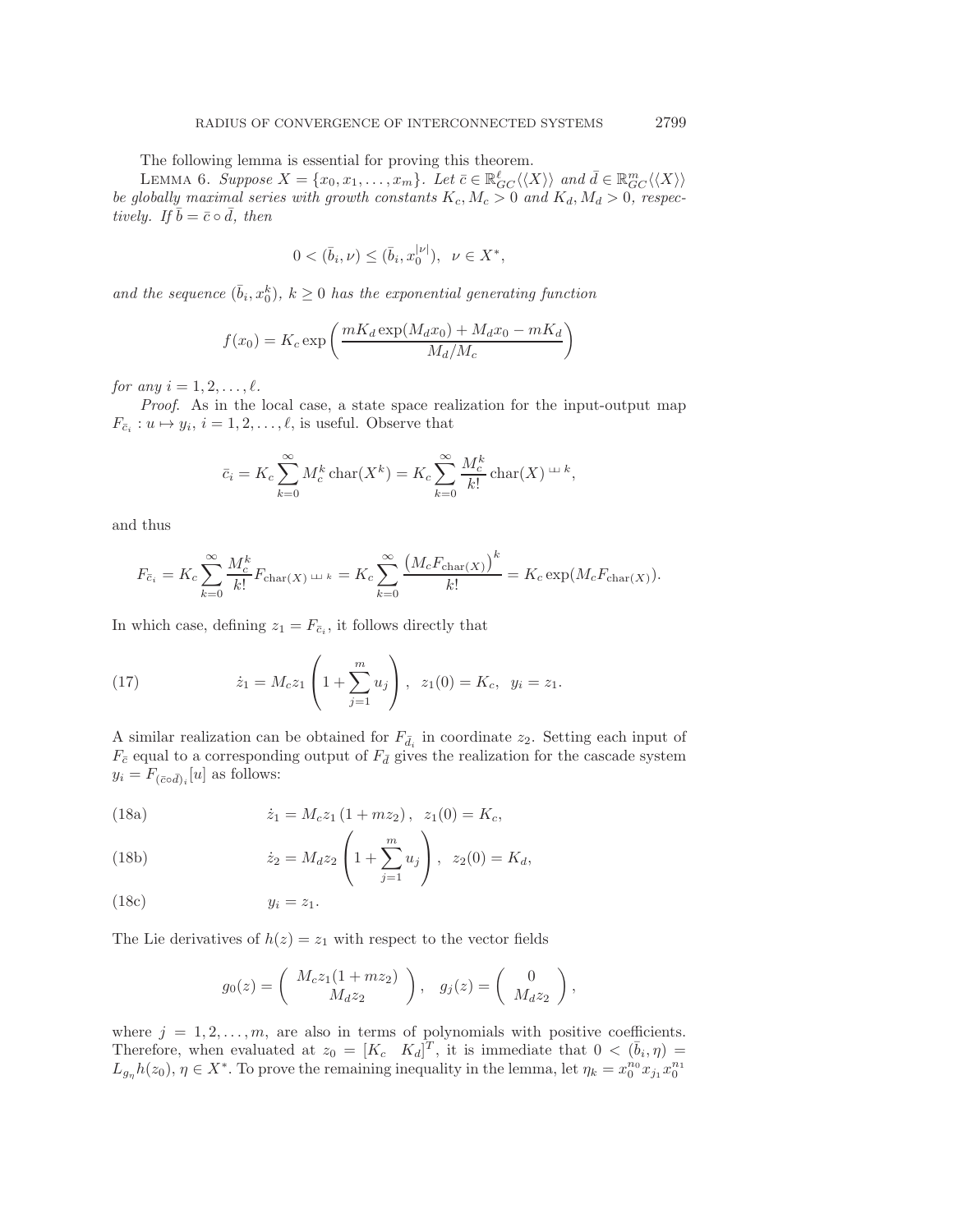$\cdots x_{j_k} x_0^{n_k}, \eta_{k+1} = \eta_k x_{j_{k+1}} x_0^{n_{k+1}}, \text{ and } \tilde{\eta}_k = \eta_k x_0^{n_{k+1}+1}, \text{ where } 1 \leq j_l \leq m.$  Noting that  $g_0(z) = g_j(z) + \tilde{g}(z)$ , where

$$
\tilde{g} = \left( \begin{array}{c} M_c z_1 (1 + m z_2) \\ 0 \end{array} \right),
$$

the Lie derivative of h corresponding to the word  $\tilde{\eta}_k$  for any  $k > 0$  evaluated at  $z = z_0$  is given by (12). Clearly, the second term on the right-hand side of (12) is a polynomial with positive coefficients, and therefore (13) and (14) hold in the present context as well. To determine the exponential generating function of  $(\bar{b}_i, x_0^k)$ ,  $k \geq 0$ , the zero-input response  $F<sub>b</sub>[0]$  is computed from (18). The output equation is

(19) 
$$
y_i \ddot{y}_i - \dot{y}_i^2 - M_d y_i (\dot{y}_i - M_c y_i) = 0
$$

with  $y_i(0) = K_c$  and  $\dot{y}_i(0) = M_c K_c (1 + mK_d)$ . Equation (19) has the unique solution

$$
y_i(t) = K_c \exp\left(\frac{mK_d \exp(M_d t) + M_d t - mK_d}{M_d/M_c}\right),
$$

which is entire. This proves the lemma. □

*Proof of Theorem* 8. From Lemma 5, it follows for any  $\nu \in X^*$  that

$$
|(b,\nu)| \leq \sum_{\eta \in X^*} |(c,\eta)| |(\eta \circ d,\nu)| \leq \sum_{\eta \in X^*} K_c M_c^{|\eta|} (\eta \circ \bar{d},\nu) = (\bar{b}_i,\nu).
$$

By Lemma 6,  $(\bar{b}_i, \nu)$  is bounded by  $(\bar{b}_i, x_0^{|\nu|})$ , which has the exponential generating function f. Thus, the theorem is proved. □

It is worth noting that the Bell numbers  $B_n$  have the exponential generating function  $e^{e^x-1}$ . Their asymptotic behavior is  $B_n \sim n^{-\frac{1}{2}} (\lambda(n))^{n+\frac{1}{2}} e^{\lambda(n)-n-1}$ , where  $\lambda(n) = n/W(n)$ . Thus, the Lambert W-function appears to also play a role in the global problem. It is known that the Bell numbers play a central role in the convergence analysis of function composition [9]. Most importantly, since the double exponential appearing in Lemma 6 has no finite singularities, as appeared in the local case, the following main result is immediate.

Theorem 9. *The output of the cascade connection of two globally convergent Fliess operators is always well-defined over any finite interval of time when* u ∈  $L_{1,e}^m(t_0)$ .

It is important to understand that this theorem is *not* saying that the cascade system has a globally convergent generating series in the sense of (4). If this were the case, then it would be possible to bound  $y(t) = F_{cod}[0]$  by a single exponential function rather than a double exponential function (see [19, Theorem 3.1]). Thus, the fastest possible growth rate for the coefficients of a cascade connection involving subsystems with globally convergent generating series falls somewhere strictly *in between* the local growth condition (2) and the global growth condition (4). For example, the Bell numbers, whose asymptotics behave similarly, satisfy the following three limits:  $\lim_{n\to\infty} B_n/M^n = \infty$  for  $M > 0$ ,  $\lim_{n\to\infty} B_n/(n!)^s = \infty$  for  $0 < s < 1$ , and  $\lim_{n\to\infty} B_n/n! = 0$  [22, Theorem 9].

*Example* 3. Suppose  $X = \{x_0, x_1\}$  and  $\bar{b} = \bar{c} \circ \bar{d}$  with  $\bar{c} = \sum_{\eta \in X^*} K_c M_c^{|\eta|} \eta$ and  $\bar{d} = \sum_{\eta \in X^*} K_d M_d^{|\eta|} \eta$ . The output of the cascade system is described by (18). A MATLAB generated zero-input response of this system is shown on a double logarithmic scale in Figure 3 when  $K_c = M_c = K_d = M_d = 1$ . As expected from Lemma 6, this plot asymptotically approaches that of  $\tilde{y}(t) = t$  as  $t \to \infty$ . Also in this case, the coefficients  $\bar{b}_n$ ,  $n \geq 0$  form the integer sequence A000110 in the OEIS as shown in Table 1.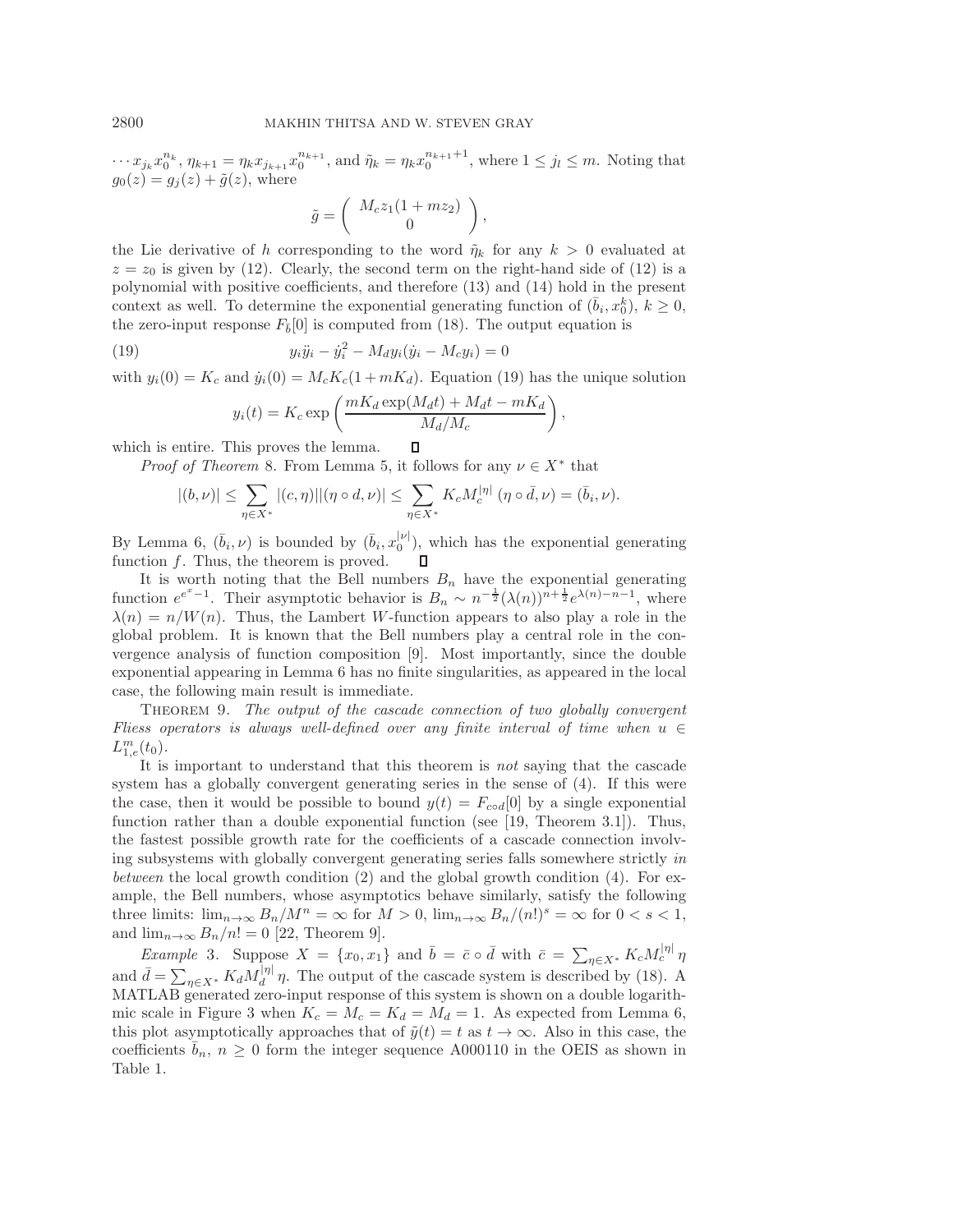

FIG. 3. Zero-input response of the cascade system  $F_{\bar{c} \circ \bar{d}}$  in Example 3 on a double logarithmic scale and the function  $\tilde{y}(t) = t$  (dashed line).

**6. The feedback connection.** In this section, the radius of convergence is computed for the feedback connection. It is by far the most difficult case. Again, the local and global cases will be treated individually.

**6.1. Locally convergent subsystems.** The following theorem, which describes the radius of convergence of the feedback connection of two locally convergent subsystems, is the main result of this section.

THEOREM 10. Suppose  $X = \{x_0, x_1, \ldots, x_m\}$ . Let  $c, d \in \mathbb{R}_{LC}^m \langle \langle X \rangle \rangle$  with growth *constants*  $K_c$ ,  $M_c > 0$  *and*  $K_d$ ,  $M_d > 0$ , *respectively.* If  $e = c@d$ , then

(20) 
$$
|(e,\eta)| \le K_e M_e^{|\eta|} |\eta|!, \ \ \eta \in X^*,
$$

*for some*  $K_e > 0$ *, where* 

(21) 
$$
M_e = \frac{1}{\int_0^{1/M_c} \frac{W(\exp(f(z)))}{1 + W(\exp(f(z)))} dz}
$$

*and*

(22) 
$$
f(z) = \frac{1 - M_d z}{m K_d} + \ln \left( \frac{(1 - M_c z)^{\frac{K_c M_d}{K_d M_c}}}{m K_d} \right).
$$

*Furthermore, no geometric growth constant smaller than* M<sup>e</sup> *can satisfy* (20), *and thus the radius of convergence is*  $1/M_e(m+1)$ *.* 

The following four lemmas and one theorem are needed for the proof.

LEMMA 7. *Suppose*  $X = \{x_0, x_1, \ldots, x_m\}$ . Let  $\bar{c}, \bar{d} \in \mathbb{R}_{LC}^m \langle \langle X \rangle \rangle$  be locally max*imal series with growth constants*  $K_c$ ,  $M_c > 0$  *and*  $K_d$ ,  $M_d > 0$ , *respectively. Then each component of the series*  $\bar{e} = \bar{c} \mathbb{Q} \bar{d}$  *has coefficients satisfying* 

$$
0 < (\bar{e}_i, \eta) \leq (\bar{e}_i, x_0^{|\eta|}), \ \eta \in X^*, \ i = 1, 2, ..., m.
$$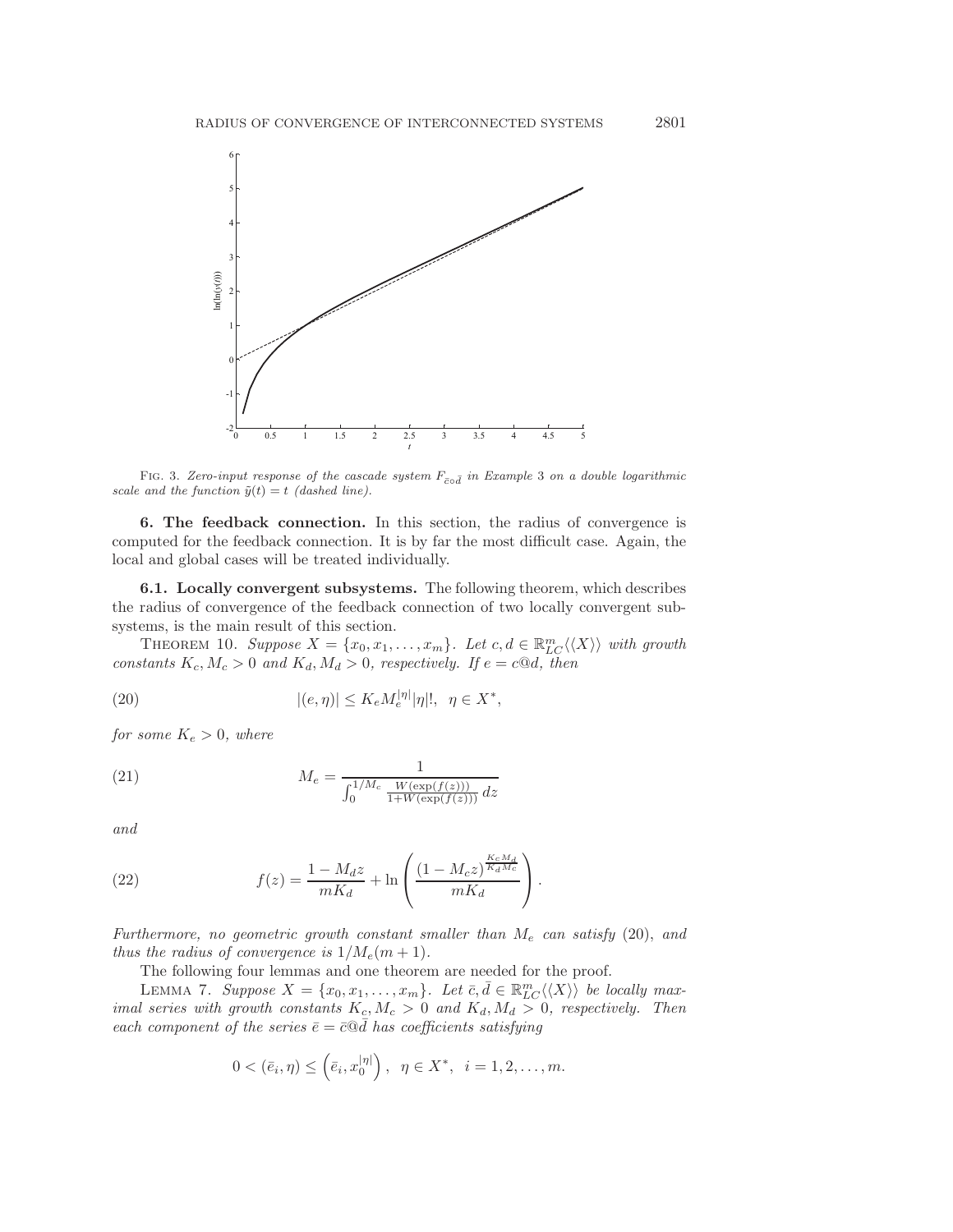*Proof.* Using (10) to realize  $F_{\bar{c}_i}$  and  $F_{\bar{d}_i}$ , the closed-loop system  $y_i = F_{\bar{e}_i}[u]$  is realized by

(23a) 
$$
\dot{z}_1 = \frac{M_c}{K_c} z_1^2 \left( 1 + mz_2 + \sum_{i=1}^m u_i \right), \ \ z_1(0) = K_c,
$$

(23b) 
$$
\dot{z}_2 = \frac{M_d}{K_d} z_2^2 (1 + mz_1), \ \ z_2(0) = K_d,
$$

$$
(23c) \t\t y_i = z_1.
$$

The Lie derivatives of  $h(z) = z_1$  with respect to the realization vector fields

$$
g_0(z) = \begin{pmatrix} \frac{M_c}{K_c} z_1^2 (1 + mz_2) \\ \frac{M_d}{K_d} z_2^2 (1 + mz_1) \end{pmatrix}, \quad g_i(z) = \begin{pmatrix} \frac{M_c}{K_c} z_1^2 \\ 0 \end{pmatrix},
$$

where  $i = 1, 2, \ldots, m$ , consist of polynomials with positive coefficients. Noting that  $g_0(z) = g_i(z) + \tilde{g}(z)$ , where

$$
\tilde{g}(z) = \begin{pmatrix} \frac{mM_c}{K_c} z_1^2 z_2 \\ \frac{M_d}{K_d} z_2^2 (1 + mz_1) \end{pmatrix},
$$

the rest of the proof follows exactly as in Lemma 3. □

The following well known result from complex analysis is used in the proof of the next lemma.

THEOREM 11 (Pringsheim theorem [10]). Let  $f(z) = \sum_{n\geq 0} a_n z^n/n!$  *be a function which is analytic at the origin of the complex plane with radius of convergence* R*. If each*  $a_n \geq 0$ *, then the point*  $z = R$  *is a singularity of f.* 

LEMMA 8. *Suppose*  $X = \{x_0, x_1, \ldots, x_m\}$ . Let  $\overline{c}, \overline{d} \in \mathbb{R}_{LC}^m \langle \langle X \rangle \rangle$  be locally maxi*mal series with growth constants*  $K_c$ ,  $M_c > 0$  *and*  $K_d$ ,  $M_d > 0$ , *respectively. Then the zero-input response of the closed-loop system*  $F_{\overline{c} \otimes \overline{d}}$  *has a finite escape time given by* 

(24) 
$$
t_{esc} = \int_0^{1/M_c} \frac{W(\exp(f(z)))}{1 + W(\exp(f(z)))} dz,
$$

*where* f *is defined in* (22). *Furthermore, the coefficients of the generating series*  $\bar{e} = \bar{c} @ \bar{d} ~satisfy$ 

(25) 
$$
|(\bar{e}, \eta)| \leq K_e M_e^{|\eta|} |\eta|!, \quad \eta \in X^*,
$$

*for some*  $K_e > 0$ *, where*  $M_e$  *is defined in* (21)*, and no geometric growth constant smaller than* M<sup>e</sup> *can satisfy* (25).

*Proof.* It was shown in the proof of Lemma 3 that  $F_{\bar{c}_i} = K_c/1 - M_cF_{\text{char}(X)}$ ,  $i = 1, 2, \ldots, m$ . The proof is simpler, however, when a state space realization distinct from (10) is used. Specifically, defining the state  $z_1 = F_{\text{char}(X)}$ ,  $F_{\bar{c}_i}$  has the realization

$$
\dot{z}_1 = 1 + \sum_{j=1}^{m} u_j
$$
,  $z_1(0) = 0$ ,  $y_i = \frac{K_c}{(1 - M_c z_1)}$ .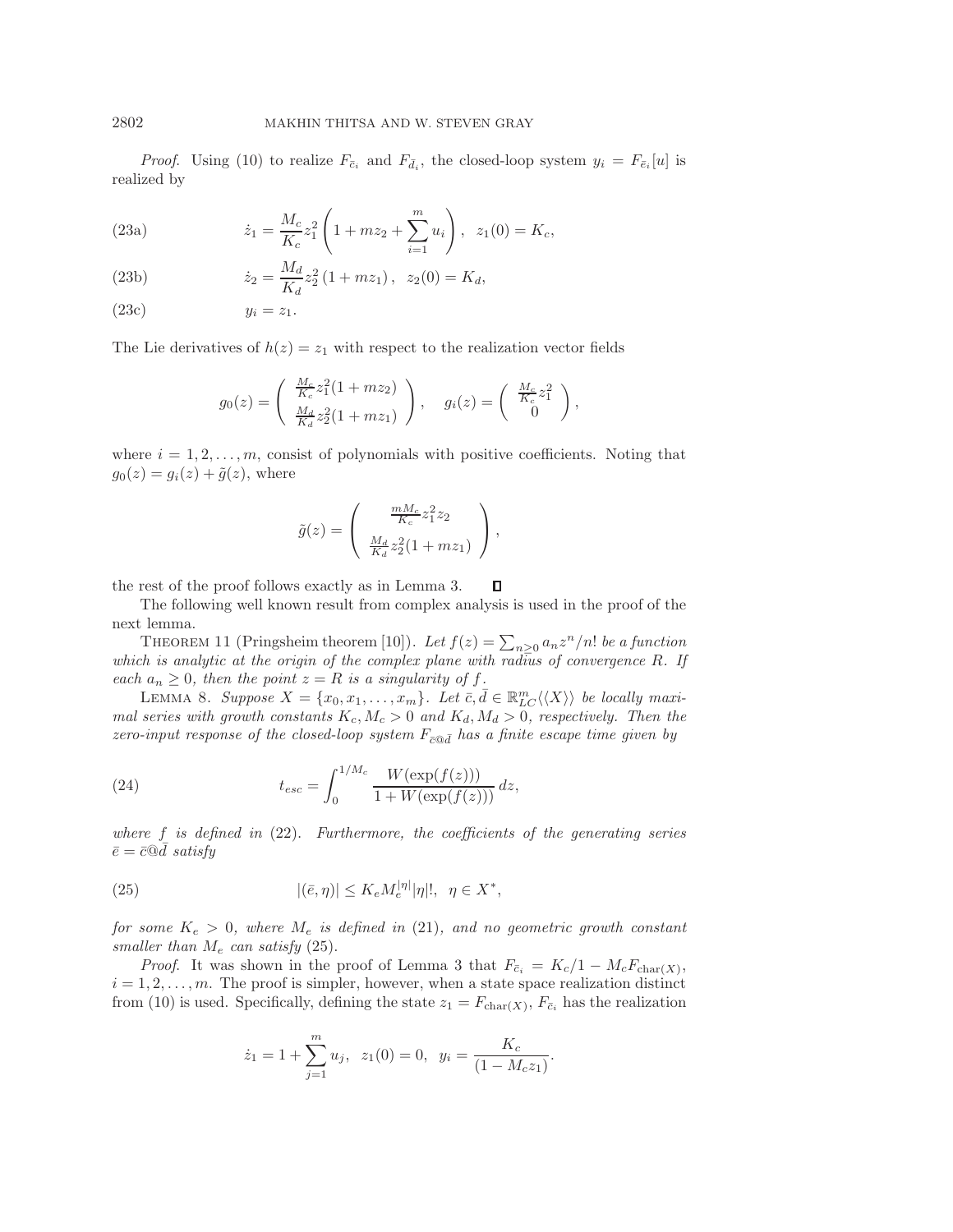In which case, the closed-loop system is realized by

$$
\begin{aligned}\n\dot{z}_1 &= 1 + \frac{mK_d}{1 - M_d z_2} + \sum_{j=1}^m u_j, \ z_1(0) = 0, \\
\dot{z}_2 &= 1 + \frac{mK_c}{1 - M_c z_1}, \ z_2(0) = 0, \\
y_i &= \frac{K_c}{1 - M_c z_1}.\n\end{aligned}
$$

To characterize the zero-input state response set  $u_j = 0, j = 1, 2, \ldots, m$ , and observe that

(26) 
$$
\ddot{z}_1 = \frac{M_d}{mK_d} (\dot{z}_1 - 1)^2 \left( 1 + \frac{mK_c}{1 - M_c z_1} \right).
$$

Letting  $v := \dot{z}_1$ , (26) becomes

$$
\frac{v}{(v-1)^2} dv = \frac{M_d}{mK_d} \left( 1 + \frac{mK_c}{1 - M_c z_1} \right) dz_1.
$$

Integrating both sides of this expression gives

$$
\ln(v-1) - \frac{1}{(v-1)} = -f(z_1),
$$

where f is given in (22) and  $z_1 < 1/M_c$ . Thus,

$$
\frac{dz_1}{dt} = v = \frac{W(\exp(f(z_1))) + 1}{W(\exp(f(z_1)))},
$$

or in integral form

$$
\int_0^{z_1(t)} \frac{W(\exp(f(\zeta)))}{1 + W(\exp(f(\zeta)))} d\zeta = t
$$

with  $z_1(t) < 1/M_c$ . Since  $\dot{z}_1(t) > 0$  for all  $z_1(t) \in [0, 1/M_c]$ ,  $z_1$  is invertible on that interval. Therefore,  $z^{-1}(1/M_c)$  is the only singularity of  $y_i(t) = K_c/[1 - M_c z_1(t)]$  on the real axis. However, by Lemma 7,  $y_i(t)$  has only positive Taylor series coefficients. Therefore, using Theorem 11, the singularity  $z^{-1}(1/M_c)$  is a singularity nearest to the origin, and thus  $y_i$  has a finite escape time, namely,

$$
t_{esc} = \int_0^{1/M_c} \frac{W(\exp(f(\zeta)))}{1 + W(\exp(f(\zeta)))} d\zeta.
$$

Since  $y(t)$  is the exponential generating function of the sequence  $(\bar{e}, x_0^n)$ ,  $n \geq 0$ , its smallest geometric growth constant is given by  $M_e = 1/t_{esc}$ . Finally, from Lemma 7,  $M_e$  is the smallest possible geometric growth constant of the complete series  $\bar{e}$ , and the lemma is proved. □

LEMMA 9. Let  $X = \{x_0, x_1, \ldots, x_m\}$  and  $c, d, c', d' \in \mathbb{R}^{\ell} \langle \langle X \rangle \rangle$  such that  $|c| \leq c'$ *and*  $|d| \leq d'$ . Then it follows that  $|c \tilde{d}| \leq c' \tilde{d}'$ .

*Proof*. The proof is similar to that for Lemma 5. □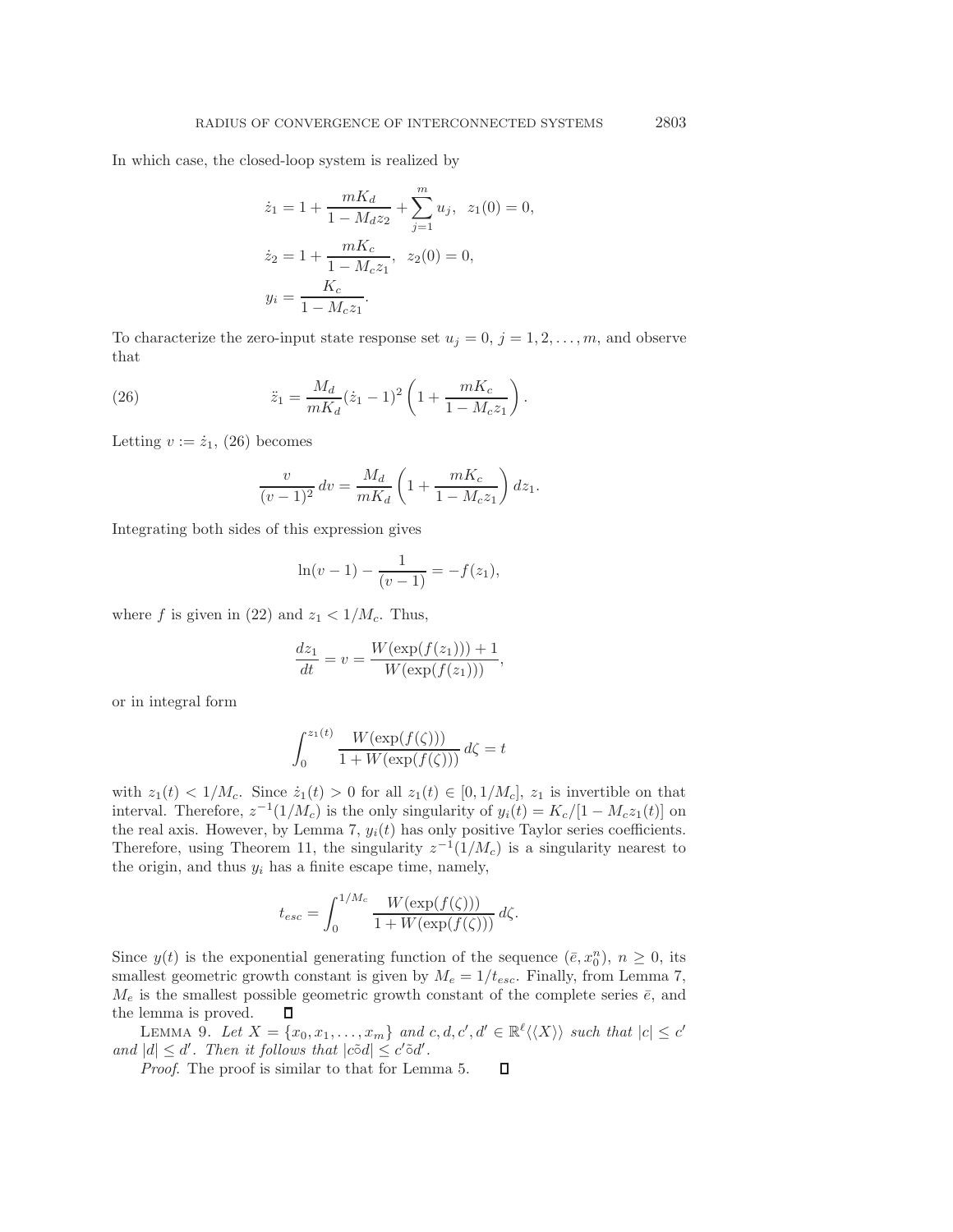

Fig. 4. Output of the self-excited feedback system in Example 4.

LEMMA 10. *Suppose*  $X = \{x_0, x_1, \ldots, x_m\}$ . Let  $c, \bar{c}, d, \bar{d} \in \mathbb{R}_{LC}^m \langle \langle X \rangle \rangle$  with growth constants  $K_c, M_c > 0$  and  $K_d, M_d > 0$ , respectively, and assume  $\overline{c}, \overline{d}$  are locally max*imal series.* If  $e = c \mathbb{Q}d$  and  $\overline{e} = \overline{c} \mathbb{Q} \overline{d}$ , then  $|e_i| \leq \overline{e}_i$ ,  $i = 1, 2, ..., m$ .

*Proof.* Since the mapping  $e \mapsto c \tilde{\circ} (d \circ e)$  is a contraction, it follows that if  $e_i(k) :=$  $c\tilde{\circ}(doe_i(k-1)), k \geq 2$  with  $e_i(1) = 0$ , then  $e_i = \lim_{k \to \infty} e_i(k)$ . Likewise, one can define a sequence  $\bar{e}_i(k)$  using  $\bar{c}$  and  $\bar{d}$ . It will first be shown by induction that  $|e_i(k)| \leq \bar{e}_i(k)$ ,  $k \geq 1$ . The  $k = 1$  case is trivial. Assume the claim holds up to some fixed  $k \geq 1$ . Then, using Lemma 5, Lemma 9, and the induction hypothesis, for any  $\eta \in X^*$ 

$$
|(e_i(k+1),\eta)| = |((c\tilde{\circ}(d\circ e(k)))_i, \eta)| \le \left| \left(\sum_{\xi \in X^*} (c_i, \xi)(\xi \tilde{\circ}(d\circ e(k)))_i, \eta\right) \right|
$$
  

$$
\le \sum_{\xi \in X^*} |(c_i, \xi)| |((\xi \tilde{\circ}(d\circ e(k)))_i, \eta)| \le \sum_{\xi \in X^*} K_c M_c^{|\xi|} |\xi|! ((\xi \tilde{\circ}(\bar{d}\circ \bar{e}(k)))_i, \eta)
$$
  

$$
= ((\bar{c}\tilde{\circ}(\bar{d}\circ \bar{e}(k)))_i, \eta) = (\bar{e}_i(k+1), \eta).
$$

Thus, the initial claim is established. Next, by a property of the limit supremum,

$$
\limsup_{k \to \infty} |(e_i(k), \eta)| \le \limsup_{k \to \infty} (\bar{e}_i(k), \eta).
$$

Since each sequence converges, it follows that  $|e_i| \leq \bar{e}_i$ . □

*Proof of Theorem* 10. In Lemma 8, it was shown that  $|(\bar{e}, \eta)| \leq K_e M_e^{|\eta|} |\eta|!$ ,  $\eta \in X^*$ . Therefore, using Lemma 10,  $|(e, \eta)| \leq |(\bar{e}, \eta)| \leq K_e M_e^{|\eta|} |\eta|!$ ,  $\eta \in X^*$ . As demonstrated in the proof of Lemma 8,  $\bar{c}$  and  $\bar{d}$  are the series for which each component of the corresponding feedback generating series  $\bar{e}$  achieves exactly the growth rate  $K_e M_e^{|\eta|} |\eta|!$ . Thus, no smaller geometric growth constant is possible, and the theorem is proved. □

*Example* 4. Suppose  $X = \{x_0, x_1\}$ . Let  $\bar{e} = \bar{c} \otimes \bar{d}$ , where  $\bar{c}, \bar{d} \in \mathbb{R}_{LC}^{\ell} \langle \langle X \rangle \rangle$  are locally maximal series with growth constants  $K_c = 1, M_c = 2, K_d = 3$ , and  $M_d = 4$ . Numerical integration of (24) for this case gives  $t_{esc} = 0.0723$ . A MATLAB generated solution of the corresponding system  $(23)$  with  $u = 0$  is shown in Figure 4. As expected, the finite escape time is  $t_{esc} \approx 0.0723$ , which is the radius of convergence.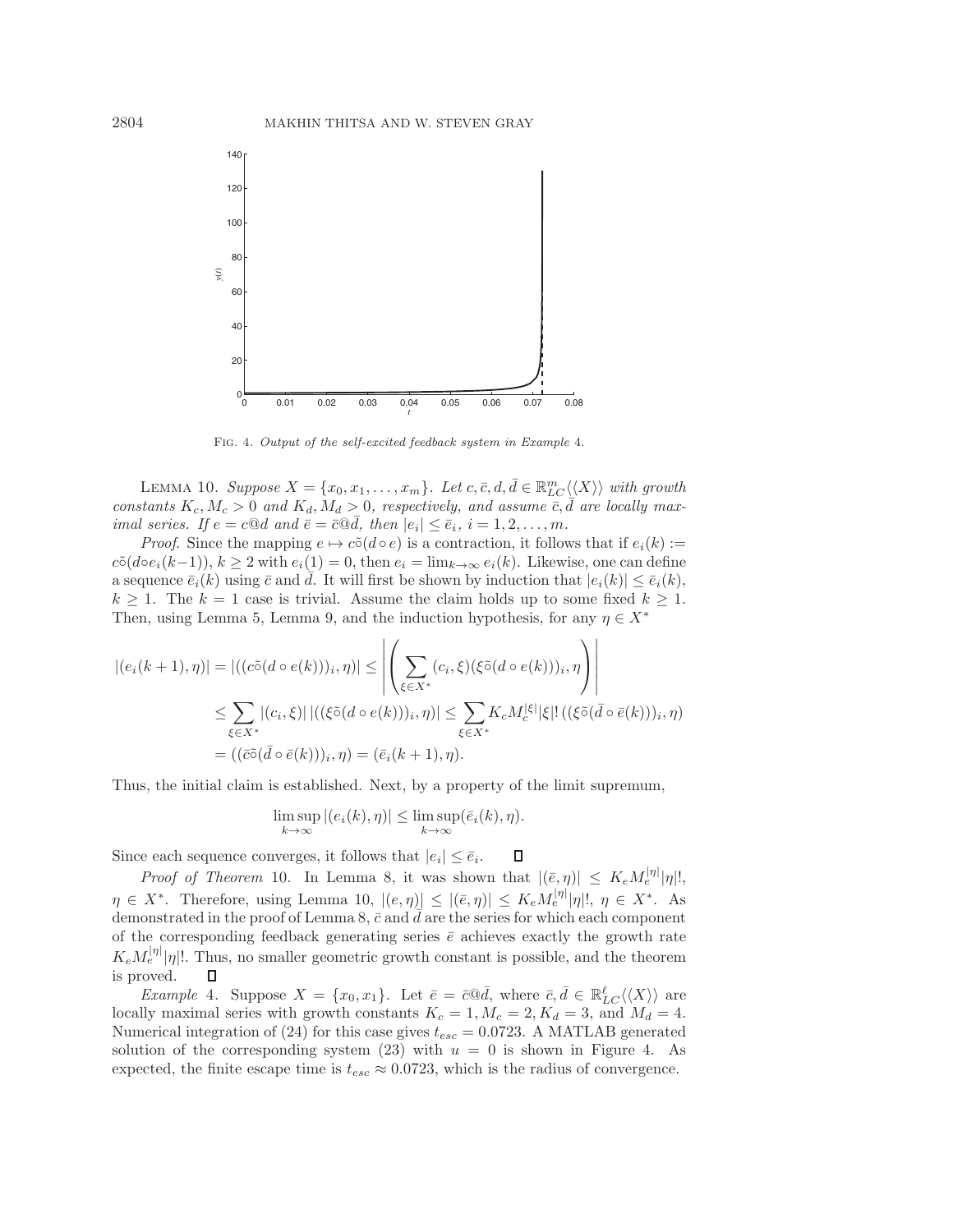It will be shown next that the radius of convergence of a unity feedback system can be obtained directly from Theorem 10. The following two lemmas simply establish that the radius of convergence of a unity feedback system is determined by its zero-input response. The proofs are very similar to those which have already been presented. A pleasant surprise is that for this special case, (21) has an *explicit* form.

LEMMA 11. Suppose  $X = \{x_0, x_1, \ldots, x_m\}$ . Let  $\overline{c} \in \mathbb{R}_{LC}^m \langle \langle X \rangle \rangle$  be a locally *maximal series with growth constants*  $K_c$ ,  $M_c > 0$ . Then each component of the series  $\bar{e} = \bar{c}$ *©δ satisfies* 

$$
0 < (\bar{e}_i, \eta) \leq (\bar{e}_i, x_0^{|\eta|}), \ \ \eta \in X^*, \ \ i = 1, 2, \dots, m.
$$

*Proof*. This proof is a variation of that for Lemma 7. D

LEMMA 12. *Suppose*  $X = \{x_0, x_1, \ldots, x_m\}$ . Let  $c, \bar{c} \in \mathbb{R}_{LC}^m \langle \langle X \rangle \rangle$  with growth *constants*  $K_c, M_c > 0$ , and assume  $\overline{c}$  *is a locally maximal series. If*  $e = c \circledcirc \delta$  *and*  $\overline{e} = \overline{c} \mathbb{Q} \delta$ , then  $|e_i| \leq \overline{e}_i$ ,  $i = 1, 2, \ldots, m$ .

*Proof*. The proof is similar to that of Lemma 10.

COROLLARY 2. Suppose  $X = \{x_0, x_1, \ldots, x_m\}$ . Let  $c \in \mathbb{R}_{LC}^m \langle \langle X \rangle \rangle$  with growth *constants*  $K_c$ ,  $M_c > 0$ *. If*  $e = c \mathbb{Q} \delta$ *, then* 

□

$$
|(e,\eta)| \le K_e(\alpha(K_c)M_c)^{|\eta|}|\eta|!, \ \ \eta \in X^*,
$$

*for some*  $K_e > 0$ *, where* 

$$
\alpha(K_c) = \frac{1}{1 - mK_c \ln\left(1 + \frac{1}{mK_c}\right)}.
$$

*Furthermore, no geometric growth constant smaller than*  $\alpha(K_c)M_c$  *is possible, and thus the radius of convergence is*  $1/\alpha(K_c)M_c(m+1)$ *.* 

*Proof.* It has been established in all feedback connections considered that the zero-input response determines the radius of convergence. Furthermore, it is easy to show that the self-excited feedback equation  $e = c \circ (d \circ e)$  and the self-excited unity feedback equation  $e = c \circ e$  have the same solution when  $c = d$ . Thus, the smallest possible geometric growth constant for  $c@\delta$  can be computed by setting  $K_c = K_d$  and  $M_c = M_d$  in (21) and (22). In this case, it follows directly that

$$
M_e = \frac{1}{\int_0^{1/M_c} \frac{1 - M_d z}{m K_d + 1 - M_d z} dz} = \frac{M_c}{1 - m K_c \ln\left(1 + \frac{1}{m K_c}\right)}.
$$

It is worth noting that Corollary 2 first appeared in [18] and was proved by entirely different means, specifically without the use of any state space models. In addition, it is easy to show that  $\alpha(K_c) < \beta(K_c)$  for all  $K_c \geq 1$  and  $\beta(K_c)/\alpha(K_c) \approx 9$ for  $K_c \gg 1$ , where  $\beta(K_c)$  is defined in Theorem 2. Thus, Corollary 2 constitutes an order of magnitude improvement over the lower bound on the radius of convergence given in Theorem 2.

The following corollary is useful for the convergence analysis of unity feedback systems having analytic inputs.

COROLLARY 3. Let  $c \in \mathbb{R}_{LC}^m \langle \langle X \rangle \rangle$  with growth constants  $K_c, M_c > 0$ , and assume  $e = c \mathbb{Q} \delta$ . If  $c_u \in \mathbb{R}_{LC}^m[[X_0]]$  with growth constants  $K_{c_u}, M_{c_u} > 0$ , then  $c_y = e \circ c_u$ *satisfies*

$$
|(c_y, x_0^k)| \le K_{c_y} M_{c_y}^k k!, \ k \ge 0
$$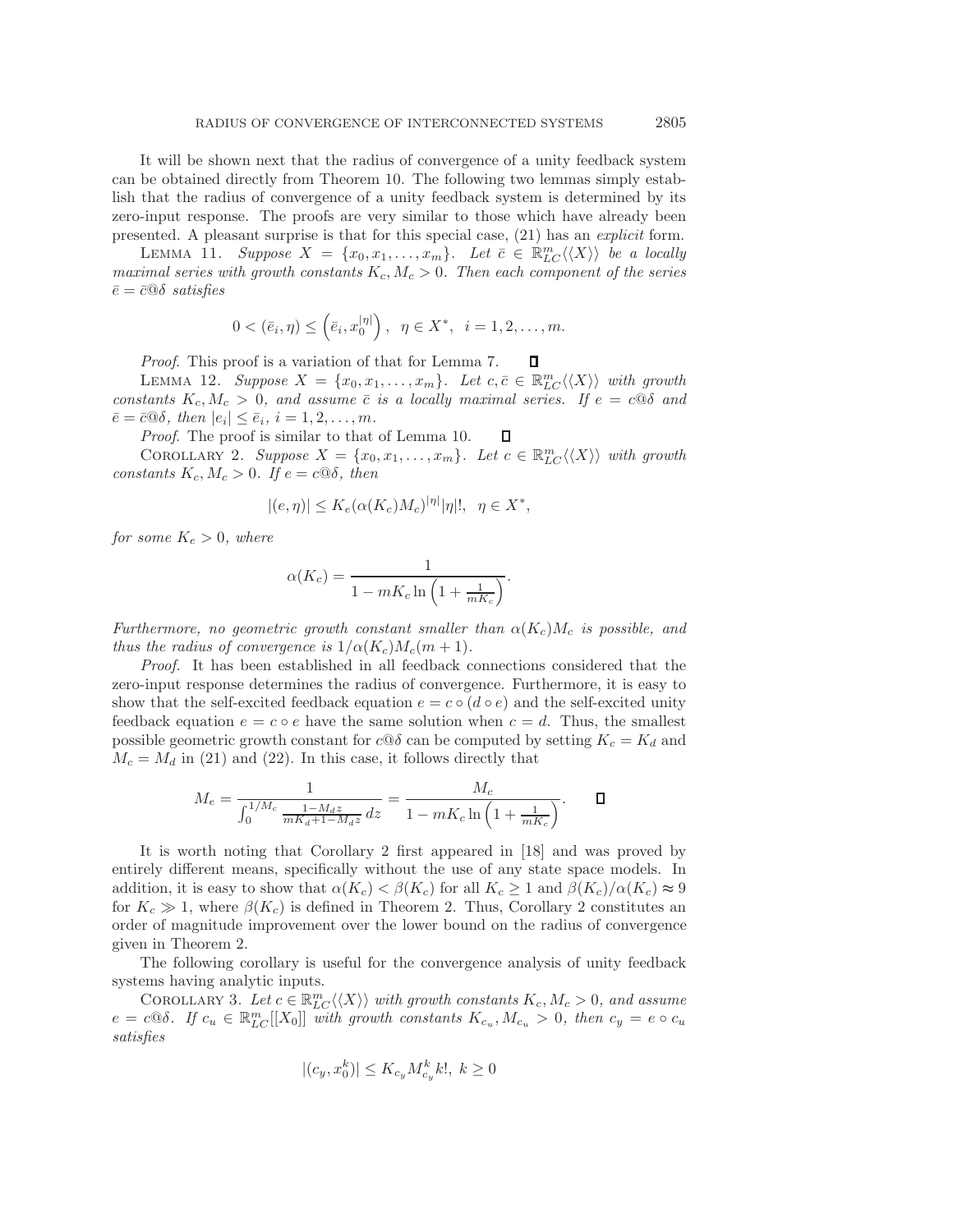

Fig. 5. Outputs of the self-excited feedback system in Example 5.

*for some*  $K_{c_y} > 0$  *and* 

$$
M_{c_y} = \frac{M_{c_u}}{1 - mK_{c_u}W\left(\frac{1}{mK_{c_u}}\exp\left(\frac{\alpha(K_c)M_c - M_{c_u}}{m\alpha(K_c)M_cK_{c_u}}\right)\right)}.
$$

*Thus, the interval of convergence for the output*  $y = F_{c_y}[u]$  *is at least as large as*  $T = 1/M_{c_y}$ .

*Proof*. The proof is an immediate consequence of Corollaries 1 and 2. □

*Example* 5. Let  $X = \{x_0, x_1\}$ . Suppose  $\overline{e} = \overline{c} \mathcal{A} \mathcal{A}$ , where  $\overline{c} \in \mathbb{R}_{LC}^{\ell} \langle \langle X \rangle \rangle$  is a locally maximal series with growth constants  $K_c, M_c > 0$ . The output of the self-excited unity feedback system is described by the solution of the state space system

$$
\dot{z} = \frac{M_c}{K_c}(z^2 + z^3), \ z(0) = K_c, \ y = z.
$$

MATLAB generated solutions of this system are shown in Figure 5 when  $K_c = M_c = 1$ and when  $K_c = 4$ ,  $M_c = 0.5$ . As expected from Corollary 2, the respective finite escape times are  $t_{esc} = 1/\alpha(1) = 1 - \ln(2) \approx 0.3069$  and  $t_{esc} = 2/\alpha(4) \approx 0.2149$ . Also, when  $K_c = M_c = 1$ ,  $(\bar{e}, x_0^n)$ ,  $n \geq 0$  has the exponential generating function

$$
y(t) = \sum_{n=0}^{\infty} (\bar{e}, x_0^n) \frac{t^n}{n!} = \frac{-1}{1 + W(-2\exp(t-2))}.
$$

The coefficients  $(\bar{e}, x_0^n)$ ,  $n \geq 0$  correspond to OEIS integer sequence A112487 as shown in Table 1.

 $\sum_{n\geq 0} n! x_1^n$ . In comparison to the previous example, c has most of its coefficients equal *Example* 6. Let  $X = \{x_0, x_1\}$  and consider the case where  $e = c \circ \delta$  with  $c =$ to zero. Therefore, it is likely that the output will be finite over a longer interval. The output of the corresponding self-excited unity feedback system is described by the solution of

$$
\dot{z} = z^3, \ z(0) = 1, \ y = z.
$$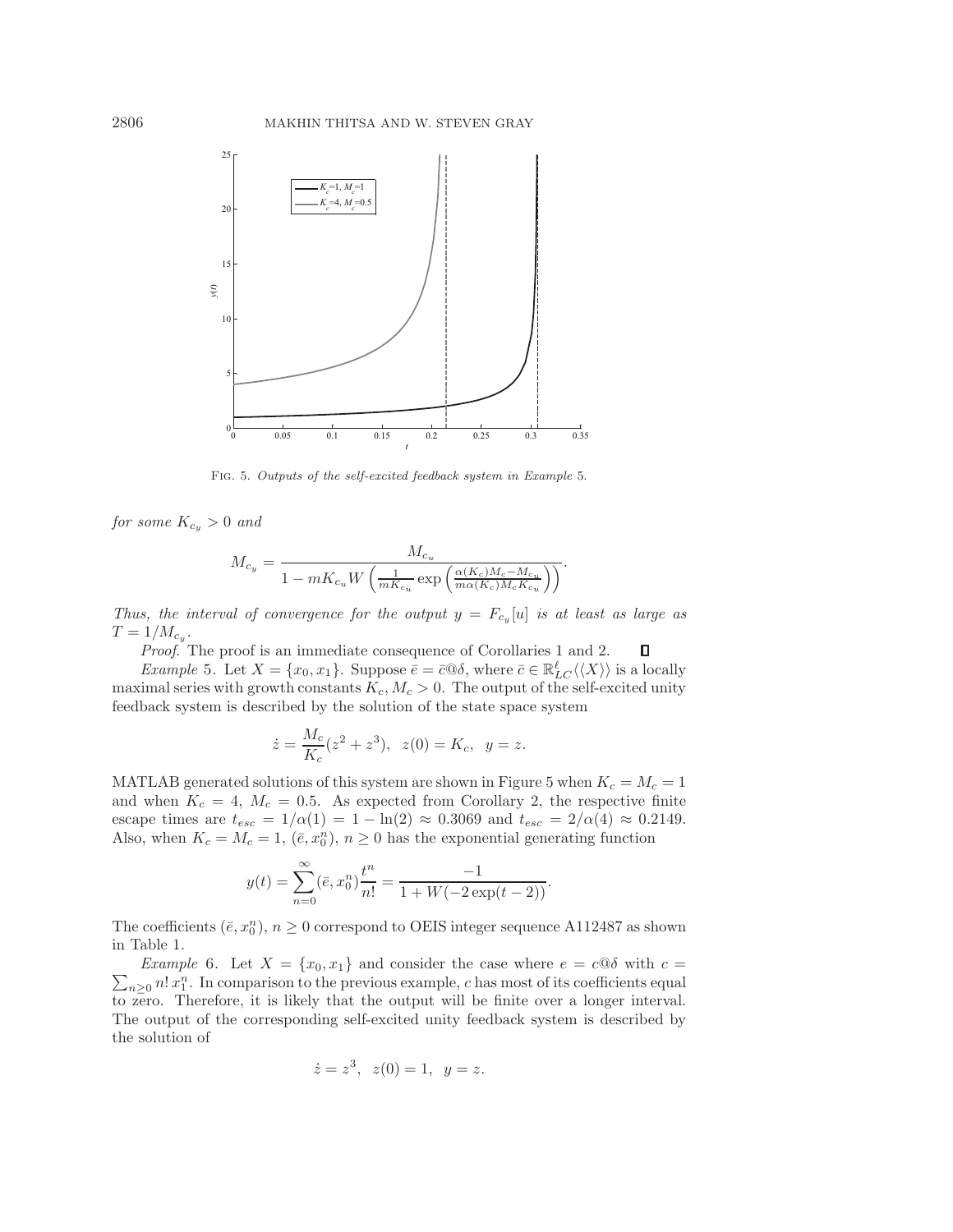Therefore,  $y(t) = 1/\sqrt{1-2t}$  is finite up to  $t = 0.5$ , which is longer than the finite escape time of  $t_{esc} = 0.3069$  obtained in the previous example.

*Example* 7. Consider the feedback system  $c@d$  with  $c = d = \sum_{\eta \in X^*} |\eta|! \eta$ . The output y of the feedback system with  $u = 0$  is described by (23) with  $K_c = M_c = K_d$  $M_d = 1$ . The output y, as computed by MATLAB, is numerically indistinguishable from the  $K_c = M_c = 1$  case shown in Figure 5. This demonstrates that the self-excited feedback connection of two identical Fliess operators reduces to the self-excited unity feedback connection. Thus, the same radius of convergence and finite escape time are obtained as in Example 5.

**6.2. Globally convergent subsystems.** The following theorem, which describes the radius of convergence of the feedback connection of two globally convergent subsystems, is the main result of this section.

THEOREM 12. Let  $X = \{x_0, x_1, \ldots, x_m\}$  and  $c, d \in \mathbb{R}_{GC}^m \langle \langle X \rangle \rangle$  with growth con*stants*  $K_c$ ,  $M_c > 0$  *and*  $K_d$ ,  $M_d > 0$ , *respectively.* If  $e = c \text{Q}d$ , *then* 

(27) 
$$
|(e,\eta)| \leq K_e M_e^{|\eta|} |\eta|!, \quad \eta \in X^*,
$$

*for some*  $K_e > 0$ *, where* 

(28) 
$$
M_e = \frac{1}{\int_0^\infty \frac{1}{1 + W(\exp(f(z)))} dz}
$$

*and*

(29) 
$$
f(z) = \frac{mK_cM_d}{M_c}(\exp(M_c z) - 1) + M_d z + mK_d + \ln(mK_d).
$$

*Furthermore, no geometric growth constant smaller than* M<sup>e</sup> *can satisfy* (27), *and thus the radius of convergence is*  $1/M_e(m+1)$ *.* 

The following three lemmas are needed for the proof.

LEMMA 13. *Suppose*  $X = \{x_0, x_1, \ldots, x_m\}$ . Let  $\bar{c}, \bar{d} \in \mathbb{R}_{GC}^m \langle \langle X \rangle \rangle$  be globally *maximal series with growth constants*  $K_c$ ,  $M_c > 0$  *and*  $K_d$ ,  $M_d > 0$ , *respectively. Then each component of the series*  $\bar{e} = \bar{c} \mathbb{Q} \bar{d}$  *satisfies* 

$$
0 < (\bar{e}_i, \eta) \leq (\bar{e}_i, x_0^{|\eta|}), \ \ \eta \in X^*, \ \ i = 1, 2, \dots, m.
$$

*Proof.* The proof is similar to the proof of Lemma 7, except here the state space realizations of  $F_{\bar{c}_i}$  and  $F_{\bar{d}_i}$  given in (18) are employed so that the closed-loop system  $y_i = F_{\bar{e}_i}[u]$  is realized by

$$
\begin{aligned} \dot{z}_1 &= M_c z_1 \left( 1 + m z_2 + \sum_{i=1}^m u_i \right), \ z_1(0) = K_c, \\ \dot{z}_2 &= M_d z_2 \left( 1 + m z_1 \right), \ z_2(0) = K_d, \\ y_i &= z_1. \quad \blacksquare \end{aligned}
$$

LEMMA 14. Suppose  $X = \{x_0, x_1, \ldots, x_m\}$ . Let  $\bar{c}, \bar{d} \in \mathbb{R}_{GC}^m \langle \langle X \rangle \rangle$  be globally *maximal series with growth constants*  $K_c$ ,  $M_c > 0$  *and*  $K_d$ ,  $M_d > 0$ , *respectively. Then the zero-input response of the closed-loop system*  $F_{\bar{c}^{\circledast} \bar{d}}$  *has a finite escape time given by*

$$
t_{esc} = \int_0^\infty \frac{1}{1 + W(\exp(f(z)))} dz,
$$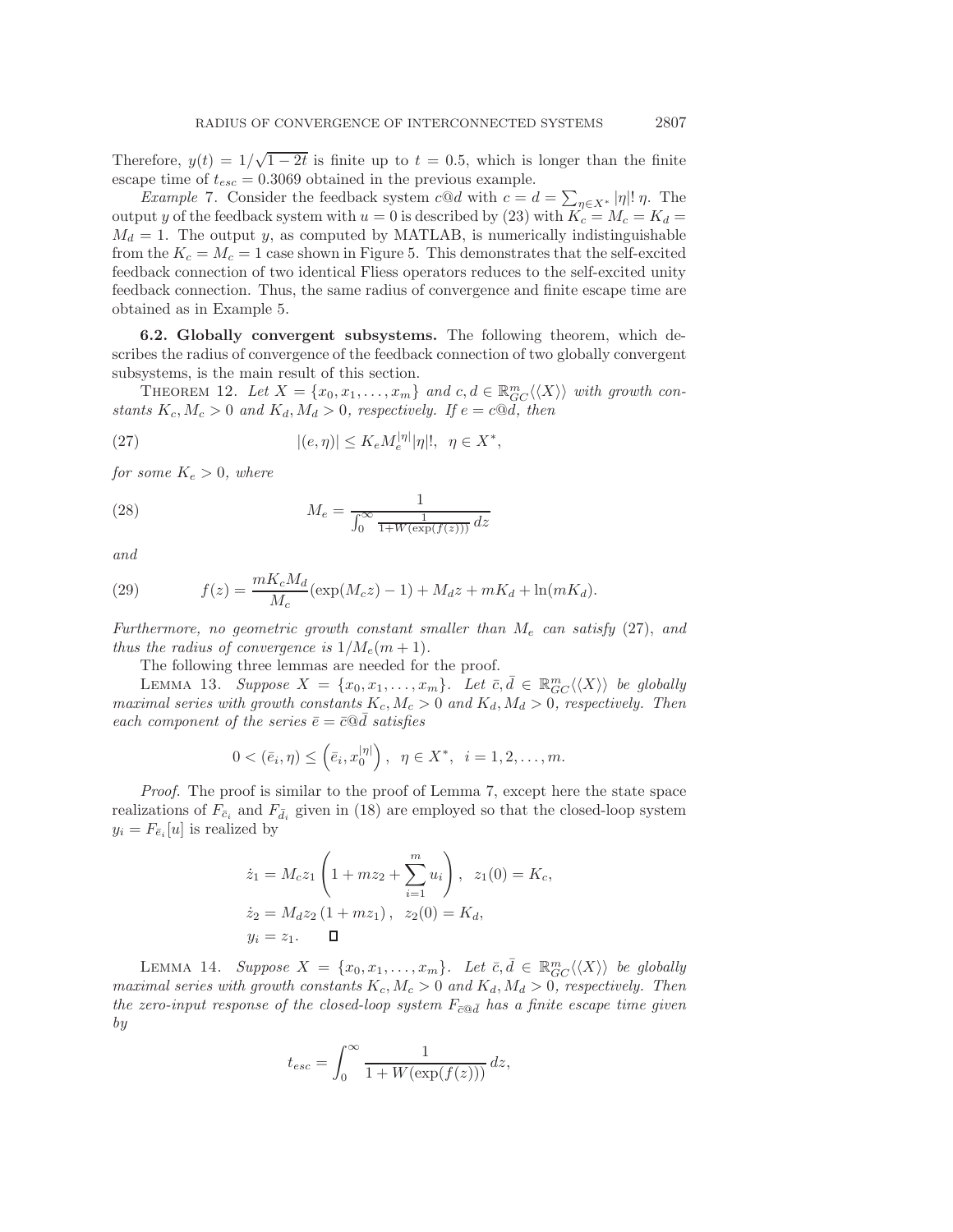*where* f *is defined in* (29). *Furthermore, the coefficients of the generating series*  $\bar{e} = \bar{c} @ \bar{d} ~satisfy$ 

(30) 
$$
|(\bar{e}, \eta)| \leq K_e M_e^{|\eta|} |\eta|!, \quad \eta \in X^*,
$$

*for some*  $K_e > 0$ *, where*  $M_e$  *is defined in* (28)*, and no geometric growth constant smaller than* M<sup>e</sup> *can satisfy* (30).

*Proof.* It was shown in the proof of Lemma 6 that  $F_{\bar{c}_i} = K_c \exp(M_c F_{\text{char}(X)})$ ,  $i = 1, 2, \ldots, m$ . But again the proof is easier if a state space realization distinct from (17) is used. Defining the state  $z_1 = F_{\text{char}(X)}$ ,  $F_{\bar{c}_i}$  is realized by

$$
\dot{z}_1 = 1 + \sum_{i=1}^{m} u_i
$$
,  $z_1(0) = 0$ ,  $y_i = K_c \exp(M_c z_1)$ .

In this case, the closed-loop system has the realization

(31a) 
$$
\dot{z}_1 = 1 + mK_d \exp(M_d z_2) + \sum_{i=1}^m u_i, \ \ z_1(0) = 0,
$$

(31b) 
$$
\dot{z}_2 = 1 + mK_c \exp(M_c z_1), \ \ z_2(0) = 0,
$$

(31c) 
$$
y_i = K_c \exp(M_c z_1).
$$

To characterize the zero-input response, set  $u_i = 0, i = 1, 2, \ldots, m$ , and observe that

(32) 
$$
\ddot{z}_1 = (\dot{z}_1 - 1)M_d(1 + mK_c \exp(M_c z_1)).
$$

Letting  $v := \dot{z}_1$ , (32) becomes

$$
\frac{v}{(v-1)} dv = M_d (1 + mK_c \exp(M_c z_1)) dz_1.
$$

Integrating both sides of this expression gives

$$
v + \ln(v - 1) = f(z_1) + 1,
$$

where  $f$  is given in  $(29)$ . Thus,

$$
\frac{dz_1}{dt} = v = W(\exp(f(z_1))) + 1,
$$

or in integral form

$$
\int_0^{z_1(t)} \frac{1}{1 + W(\exp(f(\zeta)))} d\zeta = t.
$$

Since  $\dot{z}_1(t) > 0$  for all  $z_1(t) \in [0, \infty)$ ,  $z_1$  is invertible on that interval. Thus,  $z_1$  has only one singularity on the real axis, namely,

(33) 
$$
t' = \lim_{z_1 \to \infty} \int_0^{z_1} \frac{1}{1 + W(\exp(f(\zeta)))} d\zeta,
$$

which is also the only real singularity of  $y_i(t) = K_c \exp(M_c z_1(t))$ . It is necessary to show, however, that the limit in (33) exists. Let  $M = \min\{M_c, M_d\}, K =$  $\min\{K_c, K_d\}$ , and  $\hat{f}(z_1) = mK(\exp(Mz_1)-1)+Mz_1+mK+\ln(mK)$ . If  $M_d > M_c$ , it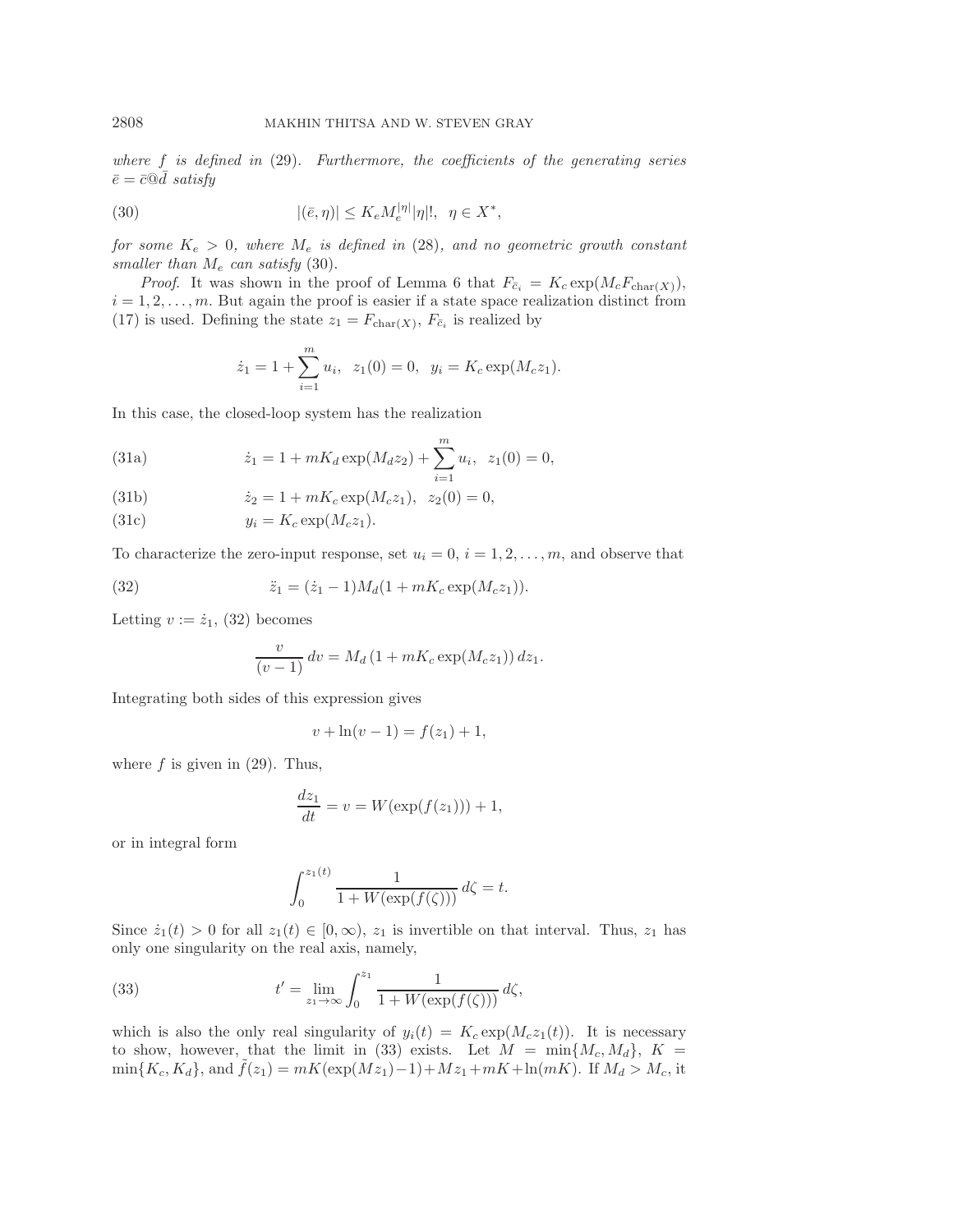is easy to see that  $f(z_1) > \tilde{f}(z_1)$  for all  $z_1 \in [0, \infty]$ . If  $M_d < M_c$ , one can show for all  $z_1 \in \left[\frac{\ln(M/M_c)}{M-M_c},\infty\right)$  that  $\exp(Mz_1)/M < \exp(M_cz_1)/M_c$ , which yields  $f(z_1) > \tilde{f}(z_1)$ . Consequently,

$$
0 < \frac{1}{1 + W(\exp(f(z_1)))} < \frac{1}{1 + W(\exp(\tilde{f}(z_1)))}.
$$

Now observe that in either case

(34) 
$$
t' = \int_0^{\frac{\ln(M/M_c)}{M-M_c}} \frac{1}{1 + W(\exp(f(\zeta)))} d\zeta + \int_{\frac{\ln(M/M_c)}{M-M_c}}^{\infty} \frac{1}{1 + W(\exp(f(\zeta)))} d\zeta.
$$

However,

(35)  
\n
$$
\int_{\frac{\ln(M/M_c)}{M-M_c}}^{\infty} \frac{1}{1+W(\exp(\tilde{f}(\zeta)))} d\zeta \le \int_0^{\infty} \frac{1}{1+W(\exp(\tilde{f}(\zeta)))} d\zeta
$$
\n
$$
= \lim_{z_1 \to \infty} \frac{-\ln(1+mKe^{Mz_1}) + \ln(e^{Mz_1}) + \ln(1+mK)}{M}
$$
\n
$$
= \frac{1}{M} \ln\left(1 + \frac{1}{mK}\right) < \infty.
$$

Thus, the second integral in (34) is finite, while the first integral is also finite since the integrand has no singularity over its finite interval of integration. Thus, the limit in (33) exists when  $M_c \neq M_d$ . In the special case where  $M_c = M_d$ ,  $f(z_1) \geq f(z_1)$ for all  $z_1 \in [0, \infty)$ . Hence, (33) is bounded by the right-hand side of (35), which again is finite. Returning to the main argument, it follows from Lemma 13 that  $y_i(t)$ has only positive Taylor series coefficients. So from Theorem 11, the real number  $t'$ is a singularity nearest to the origin. Thus,  $y_i(t)$  must have a finite escape time at  $t_{esc} = t'$ . Since  $y_i(t)$  is the exponential generating function of the sequence  $(\bar{e}, x_0^n)$ ,  $n \geq 0$ , its smallest geometric growth constant is given by  $M_e = 1/t_{esc}$ . Finally, by Lemma 13,  $M_e$  is the smallest possible geometric growth constant of the complete series  $\bar{e}$ , and the lemma is proved. □

LEMMA 15. *Suppose*  $\overline{X} = \{x_0, x_1, \ldots, x_m\}$ . Let  $c, \overline{c}, d, \overline{d} \in \mathbb{R}_{GC}^m \langle \langle X \rangle \rangle$  with growth *constants*  $K_c$ ,  $M_c > 0$  *and*  $K_d$ ,  $M_d > 0$ , *respectively*, *and assume*  $\overline{c}$ ,  $\overline{d}$  *are globally maximal series.* If  $e = c \mathbb{Q}d$  and  $\bar{e} = \bar{c} \mathbb{Q}d$ , then  $|e_i| \leq \bar{e}_i$ ,  $i = 1, 2, ..., m$ .

*Proof*. The proof is perfectly analogous to that given for Lemma 10. □

*Proof of Theorem* 12. By Lemma 14,  $|(\bar{e}, \eta)| \leq K_e M_e^{|\eta|} |\eta|!$ ,  $\eta \in X^*$ . Using Lemma 15,  $|(e, \eta)| \leq K_e M_e^{|\eta|} |\eta|!$ ,  $\eta \in X^*$ . As demonstrated in the proof of Lemma 14,  $\bar{c}$  and  $\bar{d}$  are the series for which each component of the corresponding feedback generating series  $\bar{e}$  achieves exactly the growth rate  $K_e M_e^{|\eta|} |\eta|!$ . Thus, no smaller geometric growth constant is possible, and the theorem is proved. □

*Example* 8. Suppose  $X = \{x_0, x_1\}$ . Let  $\overline{e} = \overline{c} \mathbb{Q} \overline{d}$ , where  $\overline{c}, \overline{d} \in \mathbb{R}_{GC}^m \langle \langle X \rangle \rangle$  are globally maximal series with growth constants  $K_c = 1, M_c = 2, K_d = 3$ , and  $M_d = 4$ . Numerical integration of (28) for this case gives  $t_{esc} = 0.1570$ . A MATLAB generated solution of the corresponding system (31) is shown in Figure 6. As expected, the finite escape time is  $t_{esc} \approx 0.1570$ , which is the radius of convergence.

For a unity feedback connection involving a globally convergent Fliess operator, the analysis is perfectly analogous to the local case.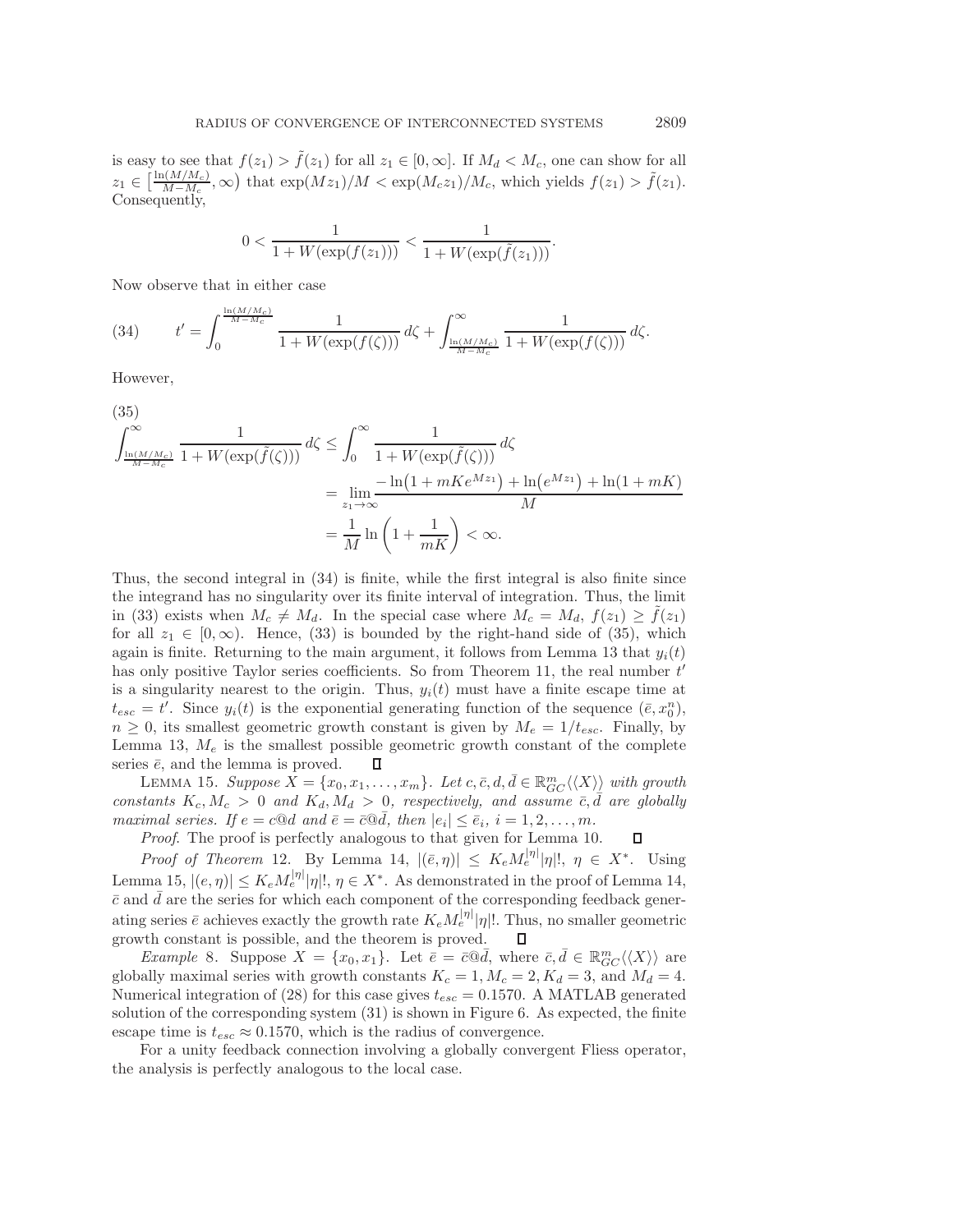

Fig. 6. Output of the self-excited feedback system in Example 8.

COROLLARY 4. Let  $X = \{x_0, x_1, \ldots, x_m\}$  and  $c \in \mathbb{R}_{GC}^m \langle \langle X \rangle \rangle$  with growth con*stants*  $K_c$ ,  $M_c > 0$ *. If*  $e = c \mathbb{Q}\delta$ *, then* 

(36) 
$$
|(e,\eta)| \leq K_e(\gamma(K_c)M_c)^{|\eta|}|\eta|!, \quad \eta \in X^*,
$$

*for some*  $K_e > 0$ *, where* 

$$
\gamma(K_c) = \frac{1}{\ln\left(1 + \frac{1}{mK_c}\right)}.
$$

*Furthermore, no geometric growth constant smaller than*  $\gamma(K_c)M_c$  *can satisfy* (36), *and thus the radius of convergence is*  $1/\gamma(K_c)M_c(m+1)$ *.* 

□

*Proof.* Set  $K_c = K_d$  and  $M_c = M_d$  in (28) and then evaluate directly.

*Example* 9. Suppose  $X = \{x_0, x_1\}$ . Let  $\bar{e} = \bar{c} \otimes \delta$  with  $\bar{c} = \sum_{\eta \in X^*} K_c M_c^{|\eta|} \eta$ . From Corollary 4 it follows that  $M_e = \gamma(K_c)M_c$ . The output of the self-excited unity feedback system is described by the solution of the state space system

$$
\dot{z} = M_c(z + z^2), \ z(0) = K_c, \ y = z.
$$

MATLAB generated solutions of this system are shown in Figure 7 when  $K_c = M_c = 1$ and when  $K_c = 4$ ,  $M_c = 0.5$ . As expected, the respective finite escape times are  $t_{esc} = 1/\gamma(1) = \ln(2) \approx 0.6931$  and  $t_{esc} = 2/\gamma(4) \approx 0.4463$ . Note that these escape times are in fact about twice that of the respective cases in Example 5. In light of the expansions about  $K_c = \infty$ ,

$$
\alpha(K_c) = \frac{4}{3} + 2K_c + O\left(\frac{1}{K_c}\right), \ \ \gamma(K_c) = \frac{1}{2} + K_c + O\left(\frac{1}{K_c}\right),
$$

the radius of convergence for the global case is *always* about twice that for the local case when  $K_c \gg 1$ . Also, when  $K_c = M_c = 1$ , the sequence  $(\bar{e}, x_0^n)$ ,  $n > 0$  has the exponential generating function

$$
y(t) = \sum_{n=0}^{\infty} (\bar{e}, x_0^n) \frac{t^n}{n!} = \frac{\exp(t)}{2 - \exp(t)}.
$$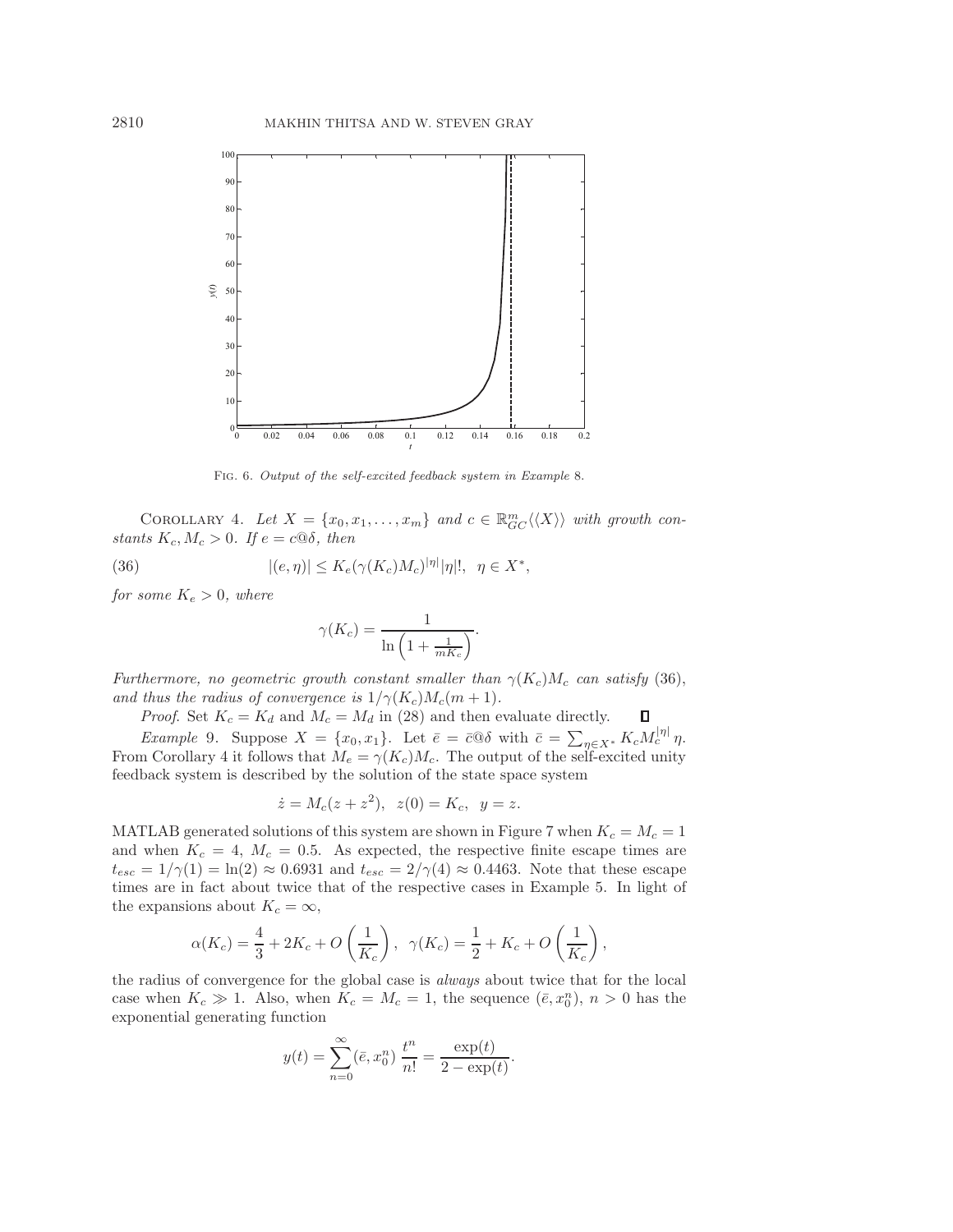

Fig. 7. Outputs of the self-excited feedback system in Example 9.

The sequence  $(\bar{e}, x_0^n)$ ,  $n \geq 0$  corresponds to OEIS integer sequence A000629 as shown in Table 1.

*Example* 10. Suppose  $X = \{x_0, x_1\}$  and consider the case where  $e = c \omega \delta$  with  $c = \sum_{n \geq 0} x_1^n$ . The series c has the same growth constants  $K_c = M_c = 1$  as in Example 9 except most of its coefficients are zero. Thus, the zero-input response is expected to be finite over a longer interval. The output of the self-excited unity feedback system is described by the solution of

$$
\dot{z} = z^2, \ z(0) = 1, \ y = z.
$$

Therefore,  $y(t) = 1/(1 - t)$  is finite up to  $t = 1$ , which exceeds the finite escape time of  $t_{esc} = 0.6931$  in the previous example.

*Example* 11. Consider a feedback interconnection involving the globally convergent series  $c = x_1$  and  $d = \sum_{k \geq 0} x_1^k$ . This example first appeared in [16] to demonstrate that global convergence is not preserved under feedback. Here a lower bound is computed for the radius of convergence of the closed-loop system. Observe that  $F_{c@d}$  has the state space realization

$$
\dot{z}_1 = z_1 z_2, \ z_1(0) = 1, \n\dot{z}_2 = z_1 + u, \ z_2(0) = 0, \ny = z_2.
$$

Setting  $u = 0$ , y satisfies the initial value problem  $\ddot{y} - \dot{y}y = 0$ ,  $y(0) = 0$ ,  $\dot{y}(0) = 1$ , which has the solution

$$
y(t) = \sqrt{2} \tan\left(\frac{t}{\sqrt{2}}\right) = \sum_{k\geq 1} (-1)^{k-1} 2^k (2^{2k-1}) \frac{B_{2k}}{k} \frac{t^{2k-1}}{(2k-1)!}
$$

$$
= t + \frac{t^3}{3!} + 4 \frac{t^5}{5!} + 34 \frac{t^7}{7!} + 496 \frac{t^9}{9!} + \cdots
$$

for  $0 \leq t < \pi/\sqrt{2} = t_{esc}$ , where  $B_k$  denotes the kth Bernoulli number. Setting  $K_c = M_c = K_d = M_d = 1$ , the interval of convergence should be at least as long as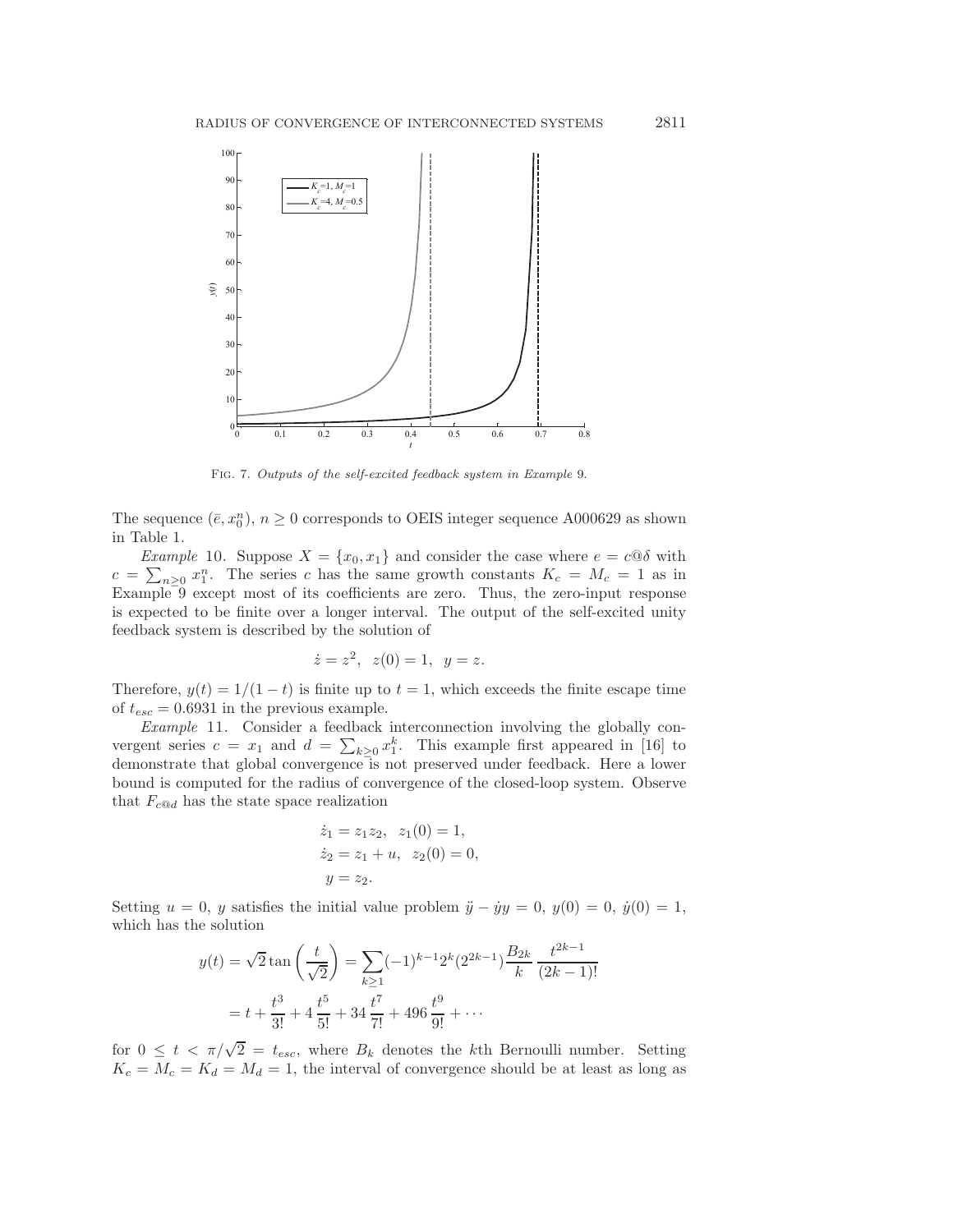| Connection                             | $c, d \in \mathbb{R}_{L}^{\ell}(\langle X \rangle)$                                                                                                                                          | $c, d \in \mathbb{R}_{GC}^{\ell} \langle \langle X \rangle \rangle$                                                                        |
|----------------------------------------|----------------------------------------------------------------------------------------------------------------------------------------------------------------------------------------------|--------------------------------------------------------------------------------------------------------------------------------------------|
| parallel                               | $\max\{M_c,M_d\}(m+1)$                                                                                                                                                                       | $\infty$ (GC)                                                                                                                              |
| product                                | $\max\{M_c,M_d\}(m+1)$                                                                                                                                                                       | $\infty$ (GC)                                                                                                                              |
| cascade<br>$(\ell = m \text{ for } d)$ | $\frac{1}{M_d(m+1)}\left[1-mK_dW\left(\frac{1}{mK_d}\exp\left(\frac{M_c-M_d}{mK_dM_c}\right)\right)\right]$                                                                                  | $\infty$                                                                                                                                   |
| feedback<br>$(\ell = m)$               | $\frac{1}{(m+1)} \int_0^{1/M_c} \frac{W(\exp(f(z)))}{1+W(\exp(f(z)))} dz$<br>$f(z) = \tfrac{1 - M_d z}{m K_d} + \ln \left( \tfrac{\left(1 - M_c z\right) \overline{K_d M_c}}{m K_d} \right)$ | $\frac{1}{(m+1)} \int_0^\infty \frac{1}{1+W(\exp(f(z)))} dz$<br>$f(z) = \frac{mK_cM_d}{M_c}(\exp(M_cz) - 1) + M_dz$<br>$+mK_d + \ln(mK_d)$ |
| unity feedback<br>$(\ell = m)$         | $\frac{1}{M_c(m+1)}\left[1-mK_c\ln\left(1+\frac{1}{mK_c}\right)\right]$                                                                                                                      | $\frac{1}{M_c(m+1)}\ln\left(1+\frac{1}{mK_c}\right)$                                                                                       |

TABLE 2 Radii of convergence for the four elementary system connections.

 $[0, 1/\gamma(1)) = [0, 0.6931)$ . A MATLAB generated solution of this system has the finite escape time  $t_{esc} \approx 2.2214 > 0.6931$ .

**7. Conclusions and future research.** The radii of convergence have been computed for the four fundamental interconnections of two Fliess operators as summarized in Table 2. It was found that the Lambert W-function plays a central role in the analysis of the cascade and feedback connections. This suggests a possible relationship to the combinatorics of rooted nonplanar labeled trees, where the Lambert W-function also plays a prominent role [3, 10]. One could continue to investigate the radius of convergence for other types of system interconnections, for example, interconnections involving subsystems which have a mixture of locally convergent and globally convergent generating series or mixtures of Fliess operators and static nonlinearities.

#### REFERENCES

- [1] M. ARAKI AND M. SAEKI, A quantitative condition for the well-posedness of interconnected dynamical systems, IEEE Trans. Automat. Control, AC-28 (1983), pp. 569–577.
- [2] J. A. Ball and J. W. Helton, Interconnection of nonlinear causal systems, IEEE Trans. Automat. Control, AC-34 (1989), pp. 1132–1140.
- [3] R. M. Corless, G. H. Gonnet, D. E. G. Hare, D. J. Jeffrey, and D. E. Knuth, On the Lambert *W* function, Adv. Comput. Math., 5 (1996), pp. 329–359.
- [4] C. A. DESOER AND M. VIDYASAGAR, Feedback Systems: Input-Output Properties, Academic Press, New York, 1975.
- [5] L. A. Duffaut Espinosa, Interconnections of Nonlinear Systems Driven by *L*2-Itˆo Stochastic Processes, Ph.D. dissertation, Old Dominion University, Norfolk, VA, 2009.
- [6] L. A. DUFFAUT ESPINOSA, W. S. GRAY, AND O. R. GONZÁLEZ, On Fliess operators driven by L<sub>2</sub>-Itô random processes, in Proceedings of the 48th IEEE Conference on Decision and Control, Shanghai, China, 2009, pp. 7478–7484.
- [7] A. FERFERA, Combinatoire du Monoïde Libre Appliquée à la Composition et aux Variations de Certaines Fonctionnelles Issues de la Théorie des Systèmes, Ph.D. dissertation, University of Bordeaux I, 1979.
- [8] A. FERFERA, Combinatoire du monoïde libre et composition de certains systèmes non linéaires, Astérisque, 75–76 (1980), pp. 87–93.
- [9] H. FIGUEROA AND J. M. GRACIA-BONDÍA, Combinatorial Hopf algebras in quantum field theory I, Rev. Math. Phys., 17 (2005), pp. 881–976.
- [10] P. FLAJOLET AND R. SEDGEWICK, Analytic Combinatorics, Cambridge University Press, Cambridge, UK, 2009.
- [11] M. FLIESS, Fonctionnelles causales non linéaires et indéterminées non commutatives, Bull. Soc. Math. France, 109 (1981), pp. 3–40.